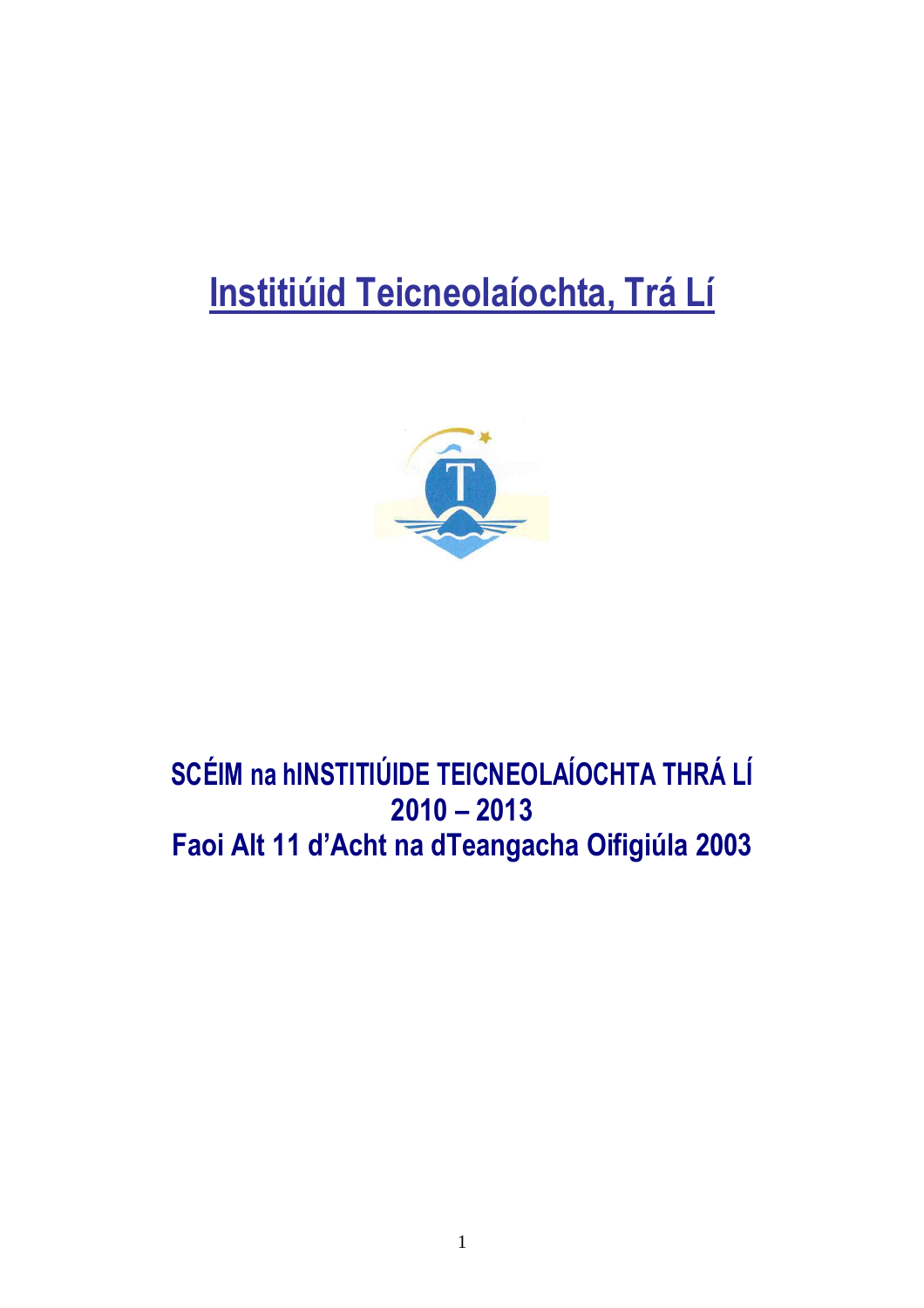## **Clár Ábhar Leathanach**

| <b>Caibidil 1</b><br>1.1<br>1.2<br>1.3<br>1.4 | Réamheolas / Cúlra<br>Dáta Tosaigh na Scéime<br>Ullmhú na Scéime<br>Cumas Teanga<br>Forbhreathnú ar ITT | 3<br>$\frac{3}{3}$<br>$\overline{4}$<br>4 |
|-----------------------------------------------|---------------------------------------------------------------------------------------------------------|-------------------------------------------|
| <b>Caibidil 2</b>                             | Soláthar Seirbhísí/Gníomhaíochtaí Ginearálta na hInstitiúide                                            | 8                                         |
| <b>Caibidil 3</b>                             | Achoimre ar Sheirbhísí/Ghníomhaíochtaí                                                                  |                                           |
|                                               | atá á Soláthar ag na Ranna                                                                              | 12 <sub>2</sub>                           |
| 3.1<br>3.2                                    | Réamheolas                                                                                              | 12 <sup>°</sup><br>14                     |
| 3.3                                           | Oifig an Chláraitheora<br>An Oifig Forbraíochta                                                         | 15                                        |
| 3.4                                           | Na Scoileanna Staidéir                                                                                  | 15                                        |
| 3.5                                           | Oifig an Rúnaí/an Rialtóir Airgeadais                                                                   | 16                                        |
| <b>Caibidil 4</b>                             | <b>Monatóireacht agus Athmheas</b>                                                                      | 17                                        |
| <b>Caibidil 5</b>                             | Poibliú na Scéime Comhaontaithe                                                                         | 18                                        |
| <b>Aguisín</b>                                |                                                                                                         | 19                                        |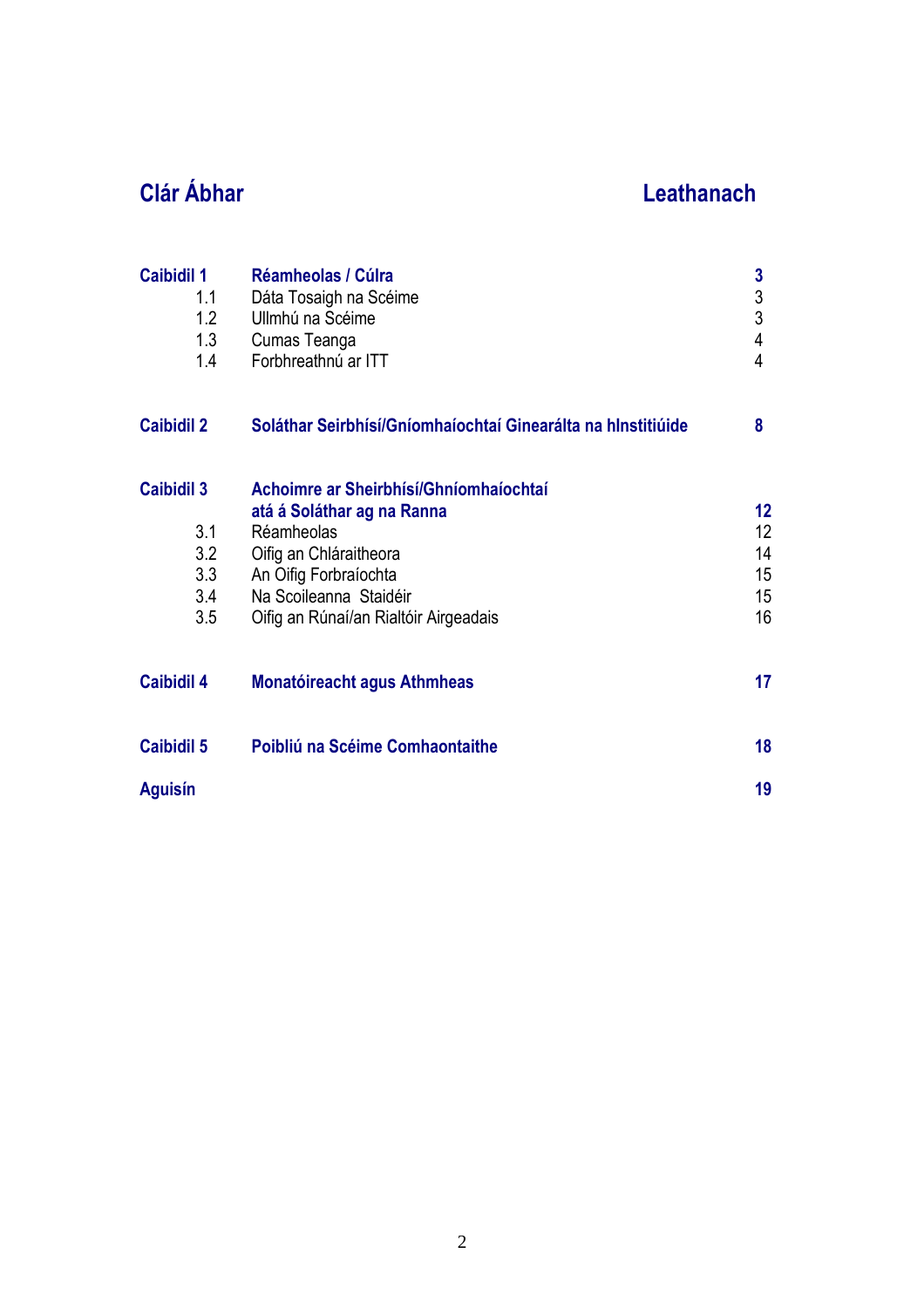### **Caibidil 1**

### **Réamheolas / Cúlra**

Institiúid Teicneolaíochta Thrá Lí a d'ullmhaigh an scéim seo faoi *Alt 11* d'Acht na dTeangacha Oifigiúla 2003 (dá nglaofar "an tAcht" as seo amach). In *Alt 11 den Acht* foráiltear go gcaithfidh comhlachtaí poiblí scéim reachtúil a ullmhú ina dtugtar mionchuntas ar na seirbhísí a chuirfidh an Comhlacht ar fáil;

- trí mheán na Gaeilge,
- trí mheán an Bhéarla, agus
- trí mheán na Gaeilge agus an Bhéarla araon

i dteannta na mbearta a dhéanfar chun a chinntiú go gcuirfidh an comhlacht seirbhís ar bith nach bhfuil á cur ar fáil aige trí mheán na Gaeilge ar fáil laistigh de thréimhse ama chomhaontaithe.

### **1.1 Dáta Tosaigh na Scéime**

Dhaingnigh an tAire Gnóthaí Pobail, Comhionannais agus Gaeltachta an scéim seo. Tosnóidh an scéim le héifeacht ón 18ú Deireadh Fómhair 2010 agus beidh sí i bhfeidhm ar feadh tréimhse 3 bliana ón dáta seo, é seo, nó go dtí go mbeidh scéim nua daingnithe ag an Aire de bhun *Alt 15* den Acht, pé acu is túisce.

### **1.2 Ullmhú na Scéime**

In *Alt 12* den Acht foráiltear go soláthróidh an tAire Gnóthaí Pobail, Comhionannais agus Gaeltachta treoirlínte agus go n-eiseofar iad do chomhlachtaí poiblí mar chúnamh dóibh agus dréachtscéimeanna á n-ullmhú acu. Ceapadh an scéim seo de réir na dtreoirlínte seo.

Ceapadh an scéim seo tar éis don Institiúid dul i gcomhairle leis na mic léinn, leis an bhfoireann agus le luchtanna leasa ionadacha.

I gcomhréir leis an scéim tá na nithe seo a leanas déanta ag an Institiúid:

- D'fhoilsigh sí fógraí poiblí sna nuachtáin seo a leanas: Clare Champion ar an 3ú Lúnasa 2006, Limerick Leader ar an 3ú Lúnasa 2006, Kerry's Eye ar an 3ú Lúnasa 2006 agus san Irish Examiner ar an 4ú Lúnasa 2006 chun aighneachtaí a lorg i ndáil le hullmhú dréachtscéime ó pháirtithe leasmhara ar bith faoi *Alt 11*. Tá na freagraí a fuarthas mar thoradh ar na fógraí poiblí foilsithe ar http://www.ittralee.ie/ITTInfo/FindaDocument/OfficalLanguagesAct/
- Scríobh sí litir chuig treoirchomhairleoirí ina scoilcheantar, is é sin, Ciarraí, Iarthar Luimní, Deisceart an Chláir agus Iarthar Chorcaí chun aighneachtaí a lorg.
- Lorgaíodh moltaí ónár gcuideachta aistriúcháin Ionad Foghlama Chléire.
- Bhí cruinniú againn le hionadaí ó Oidreacht Chorca Dhuibne ar an 27ú Iúil 2006 chun plean forbraíochta trí bliana a ullmhú lena gcúnamhsan chun a áirithiú go mbeidh an tseirbhís riachtanach á cur ar fáil againn do na custaiméirí siúd ar mhian leo gnó a dhéanamh linn trí Ghaeilge. Leagfar béim ar leith sa scéim seo ar Oifig an Chláraitheora ina n-áirítear an Oifig Iontrála, Oifig na Scrúduithe agus na Seirbhísí do Mhic Léinn. Meastar go bhfaigheann Oifig an Chláraitheora 80% de na fiosruithe ón bpobal. Tá réimsí sonraithe d'Oifig an Chláraitheora nach ndíreofar an scéim seo orthu i dtosach, áfach, réimsí ar nós Comhairleoireacht, Tacaíocht Disléicse agus seirbhísí eile nach iad toisc nádúr na hoibre a ghabhann leo a bheith thar a bheith teicniúil.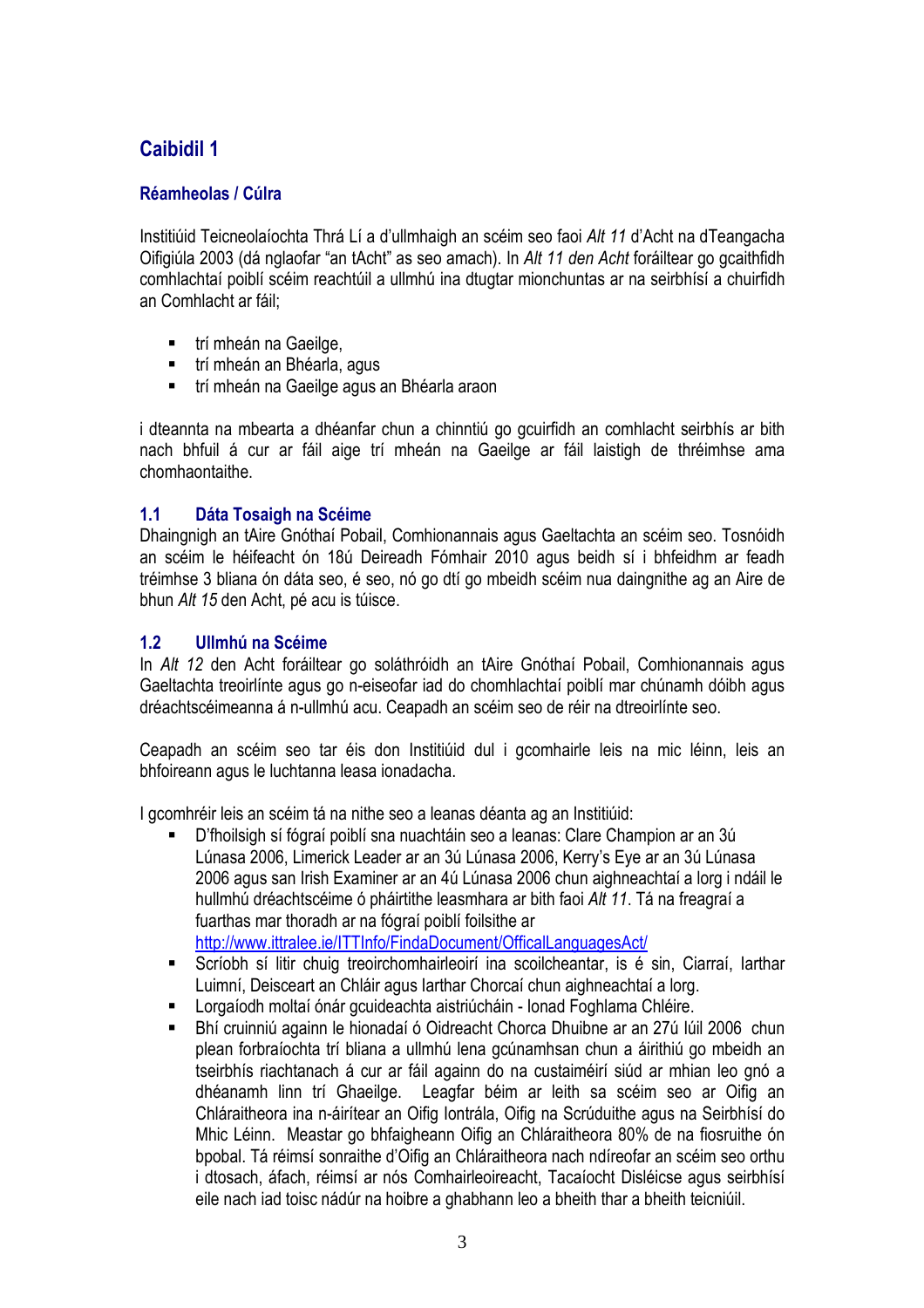- Tugadh cuireadh do na heagraíochtaí seo a leanas aighneachtaí a chur isteach chugainn:
	- Seirbhísí Oideachais Chiarraí (Coiste Gairmoideachais Chiarraí)
	- Coiste Gairmoideachais Chontae an Chláir
	- Coiste Gairmoideachais Luimní
	- Coiste Gairmoideachais Chorcaí
	- An tAire Oideachais agus Eolaíochta
	- Fiontar Éireann
	- Fáilte Éireann
	- Údarás na Gaeltachta
	- Institiúid Innealtóirí na hÉireann
	- Comhlachas Tráchtála agus Fiontair Thrá Lí
	- FÁS An tÚdarás Oiliúna agus Fostaíochta
	- CDAOO
	- CDBOO
	- an Ceardchumann Seirbhísí, Tionsclaíoch, Gairmiúil agus Teicniúil
	- Cónaidhm Ghnólachtaí agus Fhostóirí na hÉireann
	- Oidhreacht Chorca Dhuibhne
- D'iarradh ar an bhfoireann agus ar na mic léinn a dtuiarimí a léiriú i dtaobh cur chun cinn na Gaeilge. Cuireadh grúpaí fócais mhac léinn ar bun chun smaointe na mac léinn a lorg. Tugadh cuireadh do na príomhluchtanna leasa/príomhchustaiméirí aighneachtaí a dhéanamh, chomh maith. Sa dréachtscéim cuirtear na tuairimí agus na smaointe éagsúla a bhí ag na luchtanna leasa mar a mhínítear thuas san áireamh.

### **1.3 Cumas Teanga**

Cuirtear formhór na seirbhísí a sholáthraíonn ITT ar fáil trí Bhéarla. Tá líon na mball foirne a bhfuil cumas labhartha Gaeilge acu teoranta agus is lú fós líon na mball foirne a bhfuil cumas scríofa Gaeilge acu. Tá meon dearfach ag an bhfoireann i leith cur chun cinn na Gaeilge áfach, agus measann siad gur chóir é seo a spreagadh níos mó ach tacaíocht dhearfach a thabhairt agus tionscnaimh réamhghníomhacha a chur ar siúl.

### **1.4 Fobhreathnú ar ITT**

### **1.4.1 An Institiúid**

Institiúid Teicneolaíochta is ea ITT atá suite ar dhá champas i nDrom Tacair agus sa Chlais i dTrá Lí. Osclaíodh an Campas Thuaidh i mí Mheán Fómhair 2001 agus tá na háiseanna seo a leanas ar fáil ann: Foirgneamh Gnó/TF; Foirgneamh Óstánaíochta, Lónadóireachta agus Turasóireachta; An tIonad Staidéar Altranais agus Cúram Sláinte; Ionad Gnó Tom Crean agus Páirceanna Imeartha Uile Aimsire agus Féir. Tá Eolaíocht agus Innealtóireacht ar an gCampas Theas mar aon leis na príomhfheidhmeanna riaracháin. Tá Páirc Teicneolaíochta Chiarraí in aice an Champais Thuaidh. Tá tuairim is 16 eagraíochtaí bunaithe sa pháirc agus tá beagnach 200 duine fostaithe inti. Bíonn Páirc Teicneolaíochta Chiarraí agus IT, Trá Lí ag comhoibriú go dlúth lena chéile.

Tairgeann ITT réimse leathan cláracha staidéir sa Staidéar Gnó, Innealtóireacht, Eolaíocht, Ríomhaireacht, Léann Daonna, Óstánaíocht, Lónadóireacht agus Turasóireacht agus san Altranas agus sna hEolaíochtaí Sláinte. Tá tuairim is 2,600 mac léinn aici atá ag freastal ar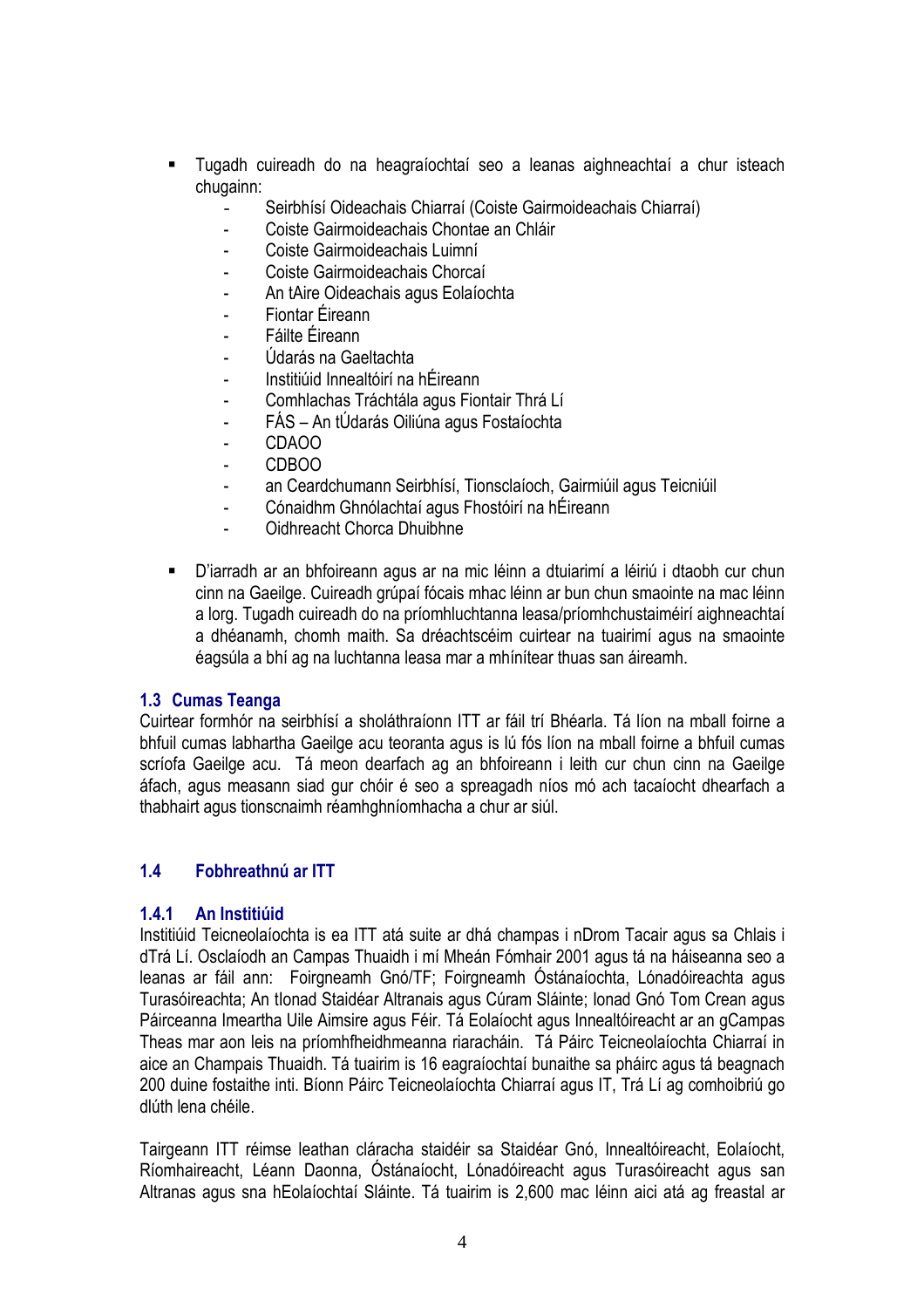chláracha staidéir lánaimseartha, ceirde, ACCS (Carnadh Creidiúintí agus Teastasú Ábhar) agus ar chláracha páirtaimseartha. Ina theannta sin tá níos mó ná 400 ball foirne aici. Tá Oifig Forbraíochta ag an Institiúid a thacaíonn le Nuálaíocht, Fiontraíocht, Taighde, Comhairleacht agus le Forbairt Réigiúnach ar bhonn tráchtála sa réigiún dá bhfónann an Institiúid.

De réir téarmaí Alt 29 agus 30 d'Acht na gCáilíochtaí (Oideachas agus Oiliúint), 1999 tá údarás tarmligthe ag Institiúid Teicneolaíochta Thrá Lí ó Chomhairle na nDámhachtainí Ardoideachais agus Oiliúna faoi láthair sa tslí go bhféadann sí dámhachtainí a bhronnadh i leith cláracha múinte ag na Leibhéil 6, 7, 8 agus 9 de chreatlach ÚNCÉ (Údarás Náisiúnta Cáilíochtaí na hÉireann) ón mbliain acadúil 2004/05 i leith.

### **1.4.2 An Ráiteas Misin agus an Ráiteas Físe**

Is é Ráiteas Misin na hITT:

'Sárobair a dhéanamh i dteagasc, i dtaighde agus in obair fhorbartha chun leasa mac léinn, an tionscail agus an phobail i gcoitinne.'

Bhí an 25ú comóradh bliana ag Institiúid Teicneolaíochta, Trá Lí i 2002/2003, tráth go raibh ceathrú céid curtha di ag soláthar seirbhísí múinte, taighde agus forbairt do Réigiún an Iardheiscirt agus do cheantair laistiar de le ceathrú céid anuas.

I dteannta le ráiteas misin na hInstitiúide glacadh le ráiteas físe leis, mar seo a leanas:

"Is é feidhm na hInstitiúide, laistigh de chreatlach forbairtí náisiúnta agus idirnáisiúnta ar an ardoideachas san Aontas Eorpach agus, i slí níos ginearálta, i stáit na hEagraíochta um Chomhar agus Fhorbairt Eacnamaíochta araon na nithe seo a leanas a sholáthar:

- Ar shlí éifeachtach chríochnúil
- I dtimpeallacht thacúil ina bhfuil na hacmhainní cuí ar fáil
- Laistigh de chreatlach comhionannais agus deise

cláracha teagaisc il-leibhéil agus gníomhaíocht taighde agus forbartha il-leibhéil a bhfuil teacht éasca orthu agus a:

- fhorbraíonn tuiscint dhoimhin ar réimse staidéir a roghnaíodh;
- fhorbraíonn inniúlacht smaointeoireachta neamhspleách criticiúla agus a chothaíonn léann acadúil;
- dheineann soláthar d'oiliúint agus d'fhorbairt tosaigh agus leanúnach i leith scileanna gairmiúla, bainistíochta, praiticiúla agus teicniúla;
- chuireann deiseanna ar fáil do mhic léinn agus d'fhoireann na hInstitiúide fás intleachtach agus fás pearsanta a bhaint amach;
- threoraíonn chuig dámhachtainí a aithnítear go náisiúnta agus go hidirnáisiúnta;
- chuireann le heolas agus leis an mbunachar acmhainní daonna a bhaineann d'fhorbairt eacnamaíochta, shóisialta agus chultúrtha an Stáit i gcoitinne agus go háirithe an réigiúin dá bhfónann an Institiúid agus atá ag teastáil ina dtaobh seo, agus ina gcomhoibrítear le heagraíochtaí eile a bhfuil a leithéid chéanna de mhisin acu;
- a bhfuil an caighdeán cáilíochta is airde dá bhfuil ann acu agus a bhfuil sainmharc na sármhaitheasa orthu<sup>"</sup>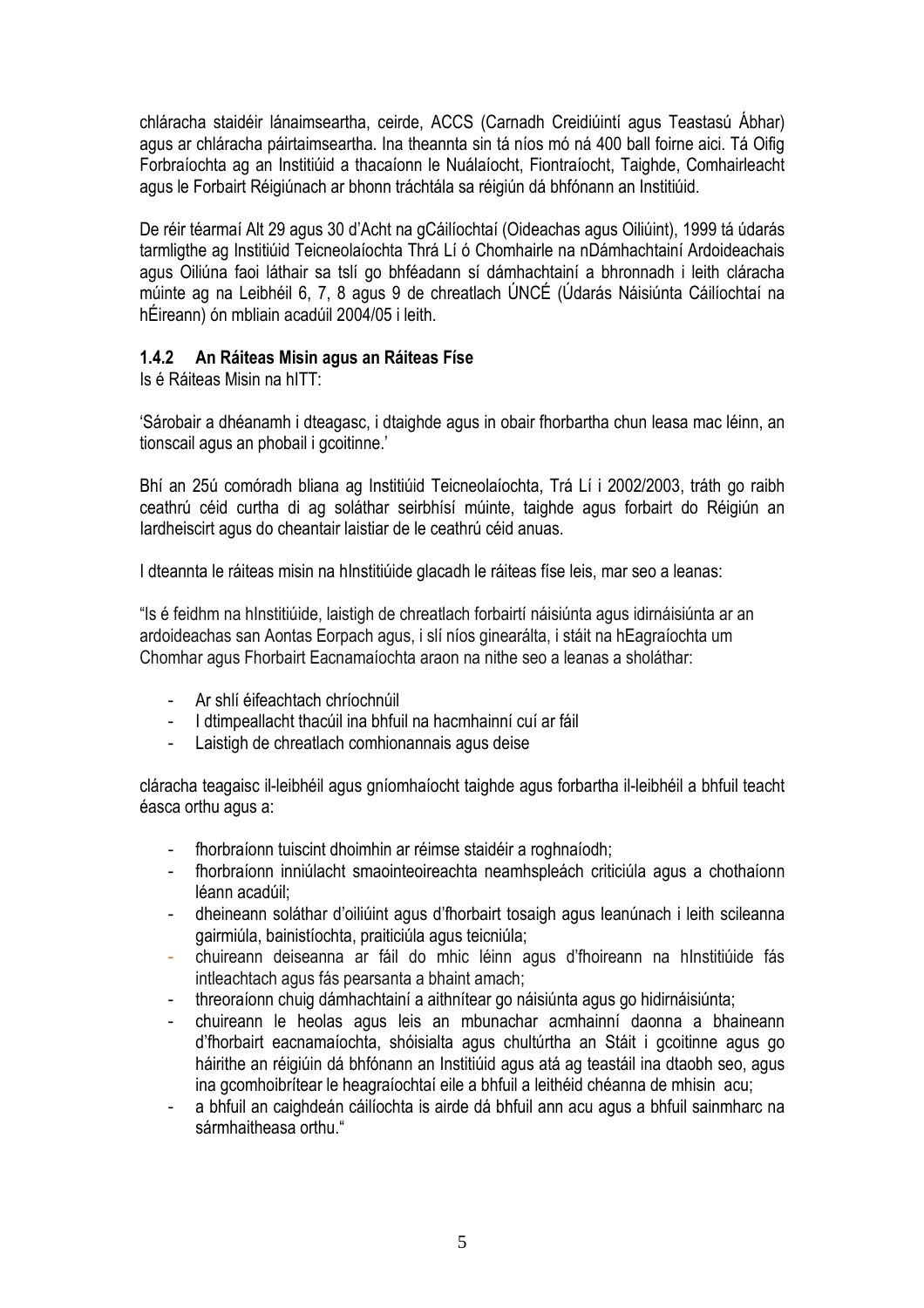### **1.4.3 Custaiméirí agus Cliaint**

Is iad na mic léinn príomhchustaiméirí na hInstitiúide agus is ina leith atá príomhdhualgas cúraim na hInstitiúide. Lasmuigh de na mic léinn áirítear an Bord Stiúrtha, an fhoireann agus an réigiún dá bhfónann an Institiúid ar a cuid custaiméirí. Bíonn an Institiúid ag idirghníomhú leis an bpobal i gcoitinne agus le hinstitiúidí agus gníomhaireachtaí oideachais eile leis, ar a náirítear iad seo a leanas:

An Roinn Oideachais agus Eolaíochta; An tÚdarás Ardoideachais, Comhairle na nDámhachtainí Ardoideachais agus Oiliúna; Comhairle na nDámhachtainí Breisoideachais agus Oiliúna; Údarás Náisiúnta Cáilíochtaí na hÉireann; Institiúid Innealtóirí na hÉireann; TEAGASC; Institiúidí Teicneolaíochta / Ollscoileanna eile; Institiúidí Ardoideachais eile; Scoileanna Dara Leibhéil; Coistí Garimoideachais; Údaráis Áitiúla; Forbairt na Sionainne; An tÚFT; Údarás na Gaeltachta; Fáilte Éireann; Comhlachas Tráchtála agus Tionscail Thrá Lí; Ceardchumainn; Cónaidhm Ghnólachtaí agus Fhostóirí na hÉireann; Fiontar Éireann; FÁS; An Foras Riaracháin, Foras Bainistíochta na hÉireann; An Chomhairle Oidhreachta, Feidhmeannacht na Seirbhíse Sláinte agus an Roinn Sláinte agus Leanaí, Siamsa Tíre agus soláthraithe Socrúcháin Oibre.

### **1.4.4 Measúnú ar an méid ina bhfuil fáil ar sheirbhísí trí Ghaeilge cheana féin**

Is í an phríomhfheidhm atá ag an Institiúid ná cláracha oideachais ardcháilíochta a chur ar fáil trí Bhéarla (mar aon le líon beag cláracha trí Ghaeilge de réir éilimh) dá cuid mac léinn agus beidh sé seo amhlaidh san am atá amach romhainn de réir gach cosúlachta.

| Baitsiléir Ealaíon Ilmheáin             | <b>Bliain 2, 3 &amp; 4</b>    |
|-----------------------------------------|-------------------------------|
| Idirghníomhacha                         |                               |
| Baitsiléir Gnó (Onór) Bainistíocht      | Bliain 4                      |
| Óstaíochta, Turasóireacht agus Céim     |                               |
| Turasóireachta agus Teanga              |                               |
| Baitsiléir Ealaíon Bainistíocht Córais  | <b>Bliain 2, 3 &amp; 4</b>    |
| Fhaisnéise                              |                               |
| Baitsiléir Ealaíon Craoladh Teilifíse,  | <b>Bliain 2, 3 &amp; 4</b>    |
| Raidió agus Meán Nua                    |                               |
| Baitsiléir Ealaíon i dTeicneolaíocht an | <b>Bliain 2, 3 &amp; 4</b>    |
| Cheoil                                  |                               |
| Ardteastas i gCóras Faisnéise Oifige    | Bliain 1 & 2                  |
| Baitsiléir Gnó (Gnáthchéim)             | Bliain 3                      |
| Cuntasaíocht/Margaíocht/Céim CBF agus   |                               |
| Bainistíochta                           |                               |
| Scoil Ghnó & Scoil na hEolaíochta       | Gaeilge EBM 7 + Gaeilge EBM 6 |

Tairgtear an Ghaeilge mar ábhar roghnach sna cláracha seo a leanas:

Tá sé i gceist an Ghaeilge a chur ar fáil ar fud na hInstitiúide sna blianta amach romhainn más rud é go bhfuil éileamh inmharthana uirthi.

Is trí Bhéarla amháin a chuireann an Institiúid formhór dá cuid seirbhísí ar fáil don bpobal, do luchtanna leasa agus do ghníomhaireachtaí eile (féach Aguisín 1 ina dtugtar samplaí de sheirbhísí a chuireann cuid de Scoileanna/Feidhmeanna na hInstitiúide ar fáil).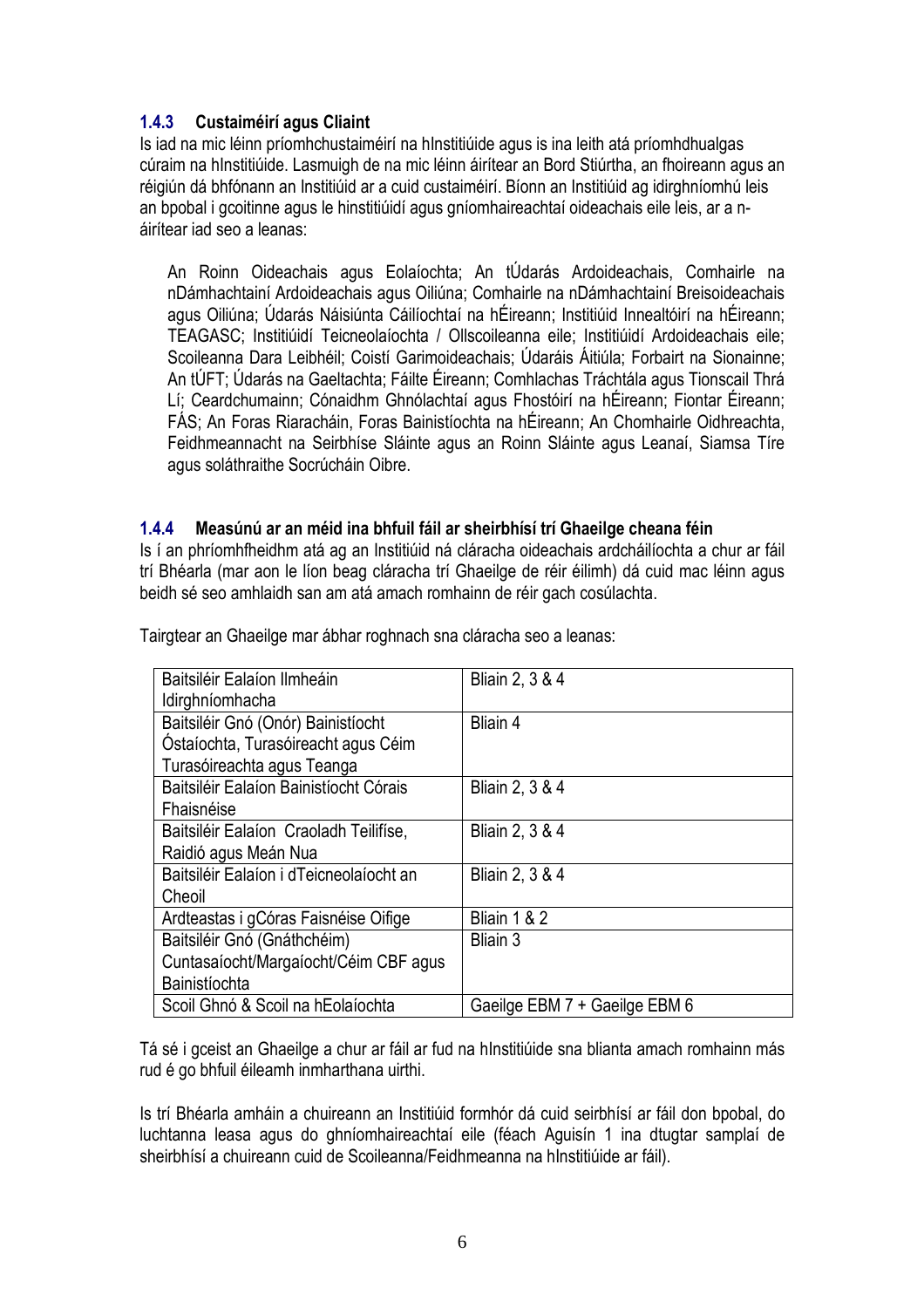### **1.4.5 Feidhmeanna agus Ranna**

| Réimse Feidhme                              | Roinn                                          |  |  |
|---------------------------------------------|------------------------------------------------|--|--|
| Cláraitheoir                                | Riarachán Acadúil                              |  |  |
|                                             | Seirbhísí do Mhic Léinn                        |  |  |
|                                             | Scrúduithe                                     |  |  |
|                                             | Leabharlann                                    |  |  |
| An Oifig Forbraíochta                       | Gnóthaí Tionsclaíocha / Idirchaidreamh         |  |  |
|                                             | Taighde                                        |  |  |
|                                             | Oideachais Aosach & Oideachas Leanúnach        |  |  |
|                                             | Forbairt agus Cothú Fiontair                   |  |  |
| Scoil Ghnó agus an Staidéir Shóisialta      | Cuntasaíocht                                   |  |  |
|                                             | Gnó                                            |  |  |
|                                             | Margaíocht                                     |  |  |
|                                             | Faisnéisíocht Ghnó                             |  |  |
|                                             | Ilmheáin                                       |  |  |
|                                             | Cúram Sóisialta agus Oideachas Cúram           |  |  |
|                                             | Luathóige                                      |  |  |
|                                             | Óstaíocht, Lónadóireacht agus Turasóireacht    |  |  |
| Scoil na hInnealtóireachta agus an Staidéar | Shibhialta agus<br>Innealtóireacht<br>Staidéar |  |  |
| Foirngníochta                               | Foirgníochta                                   |  |  |
|                                             | Innealtóireacht Mheicniúil agus                |  |  |
|                                             | Innealtóireacht Leictreonach                   |  |  |
|                                             | Innealtóireacht Talmhaíochta                   |  |  |
|                                             | Printíseacht Trádála                           |  |  |
| Scoil na hEolaíochta, an Altranais agus na  | Na hEolaíochtaí Ceimice agus Beatha            |  |  |
| Ríomhaireachta                              | Ríomhaireacht                                  |  |  |
|                                             | Altranas                                       |  |  |
|                                             | Staidéar Sláinte agus Fóillíochta              |  |  |
| Rúnaí/Rialtóir Airgeadais                   | Airgeadas                                      |  |  |
|                                             | Acmhainní Daonna                               |  |  |
|                                             | Seirbhísí TF                                   |  |  |
|                                             | Eastáit                                        |  |  |
|                                             | Oiliúint agus Forbairt Foirne                  |  |  |
|                                             | Riarachán & Rúnaíocht                          |  |  |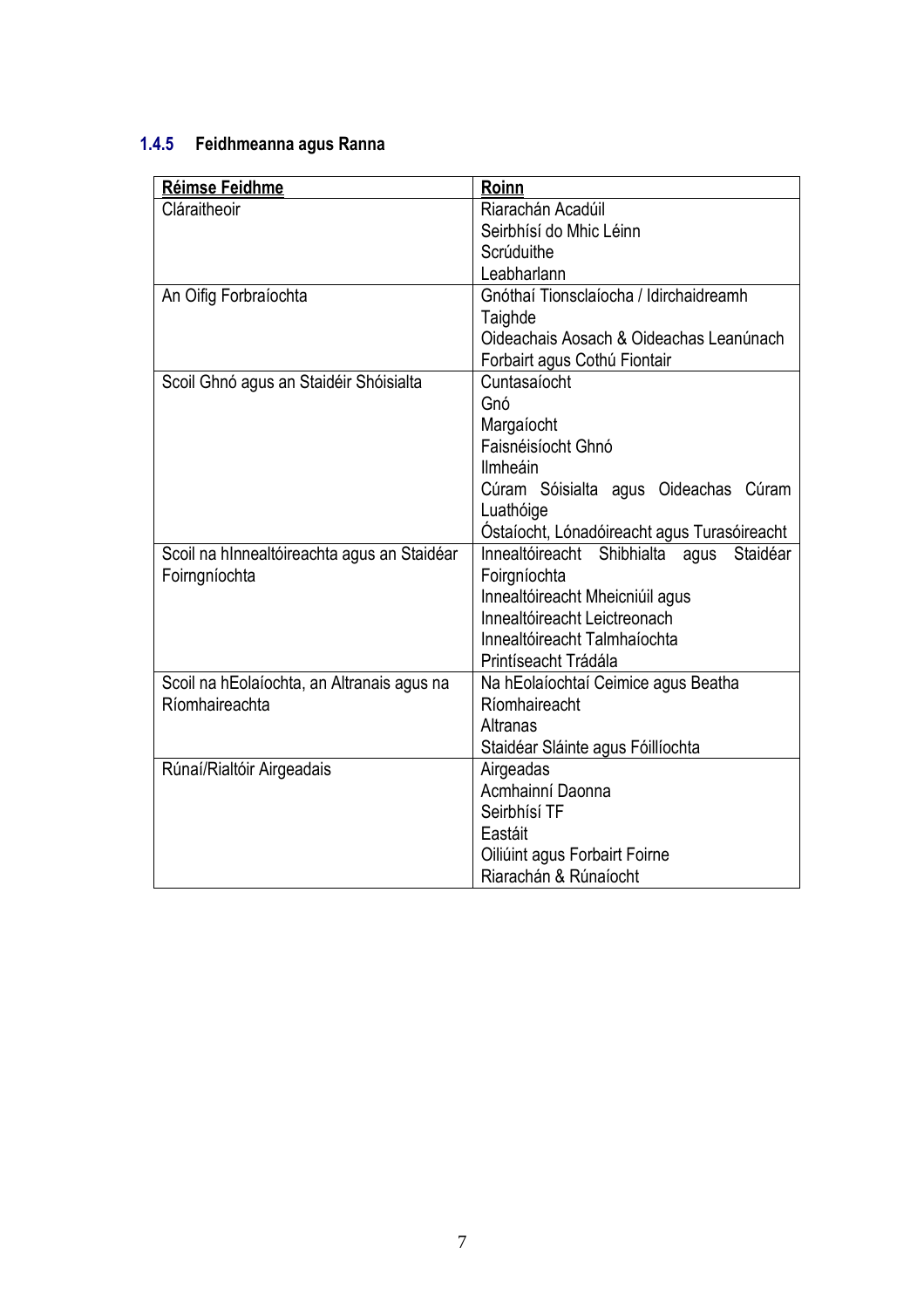### **Caibidil 2**

### **Soláthar Seirbhísí/Gníomhaíochtaí Ginearálta na hInstitiúide**

Sa chaibidil seo mínítear an córas i leith teangacha oifigiúla atá i bhfeidhm san Institiúid maidir le soláthar ginearálta a cuid seirbhísí.

Le linn tréimhse feidhme na scéime seo déanfaidh an Institiúid níos mó cumarsáide de réir a chéile i mBéarla agus i nGaeilge araon leis an bpobal maidir le gnátheolas faoina cuid seirbhísí. Beidh an méid seo a leanas déanta nuair a bheidh an scéim críochnaithe:

Beidh gach billeog eolais agus gach bróisiúr **nua** ar fáil san dá theanga laistigh den gclúdach céanna ach amháin muna féidir a leithéid a dhéanamh de dheasca méide, nádúir nó de dheasca leagan amach an ábhair. Cuirfear é seo i bhfeidhm ó thús na scéime ar aghaidh.

Cuirfear billeoga eolais agus bróisiúir, foirmeacha clárúcháin s.r.l **atá ann cheana féin** ar fáil san dá theanga de réir an sceidil i gcuid 3.1.2. Cuirfear na doiciméidí seo ar fáil san dá theanga laistigh den gclúdach céanna ach amháin muna féidir a leithéid a dhéanamh de dheasca méide, nádúir nó de dheasca leagan amach an ábhair.

### **Doiciméadú a thugtar do na mic léinn**

Cuirfear doiciméadú atá ann cheana féin agus a thugtar do mhic léinn na dara, na tríú agus na ceathrú bliana agus do mhic léinn iarchéime ar fáil san dá theanga laistigh den gclúdach céanna ach amháin muna féidir a leithéid a dhéanamh de dheasca méide, nádúir nó de dheasca leagan amach an ábhair. Cuirfear é seo i bhfeidhm ag tús na scéime. Tá sonraí maidir leis seo sa i dTábla A thíos.

Níl sé beartaithe na foirmeacha seo a leanas a eisiúint san dá theanga le linn saolré na scéime seo:

- Foirmeacha clárúcháin le haghaidh cúrsaí na céad bhliana
- Litreacha Cúrsa Speisialta a bhaineann le cláracha na céad bhliana
- Mionsonraí an Chlár Ionduchtúcháin
- Doiciméadú atá le tabhairt do mhic léinn na céad bhliana ó thríú páirtithe (foirmeacha grinnfhiosrúcháin ón nGárda Síochána, s.r.l.)

Beidh gach foirm iarratais nua a fhoilseoidh an Institiúid agus an t-ábhar a bhaineann leo ar fáil i nGaeilge agus i mBéarla laistigh den doiciméad céanna i gcónaí.

Má chuirtear foirmeacha iarratais agus billeoga eolais ar fáil mar leaganacha Gaeilge agus Béarla ar leith cinnteoidh an Institiúid go mbeidh an fheiceálacht chéanna ag an dá leagan agus go mbeidh teacht chomh éasca ar an leagan Gaeilge agus atá ar an leagan Béarla.

Is i mBéarla amháin a fhoilseofar billeoga eolais / bróisiúir atá dírithe ar an **margadh idirnáisiúnta**.

### **Doiciméadú Ginearálta**

### **An Réamheolaire**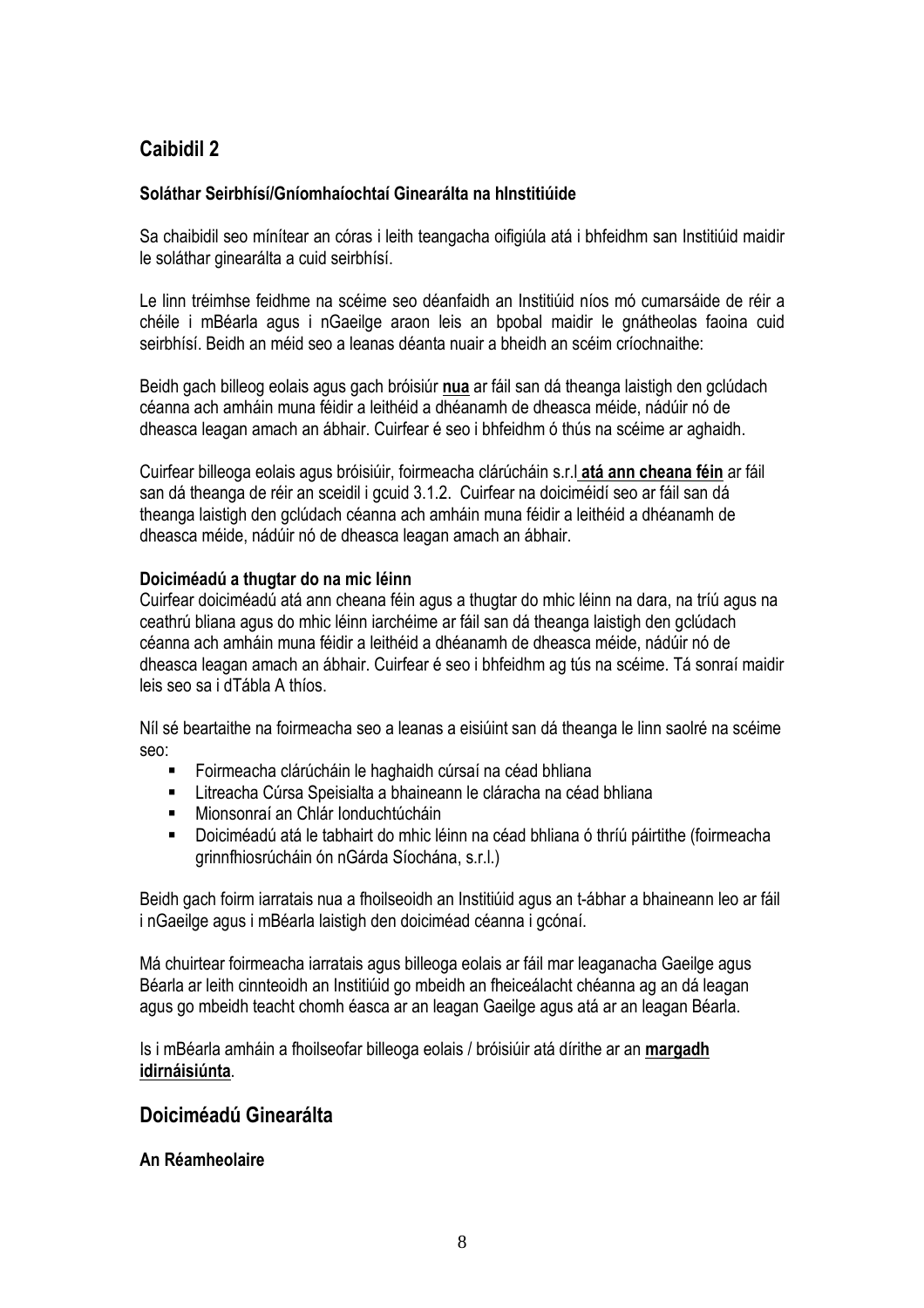Beidh na codanna ina dtugtar eolas ginearálta i mBéarla agus i nGaeilge ó thús na scéime ar aghaidh. Beidh na mionsonraí seo a leanas san áireamh iontu:

Clúdach Fáilte an Stiúrthóra Ráiteas Misin 10 gCúiseanna chun IT Thrá Lí a roghnú Riachtanais Iarratais agus Iontrála Riachtanais Iontrála Ghinearálta Sainriachtanais Chúrsa Iarratasóirí a thagann tríd an Lároifig Iontrála Cáilíochtaí CDBOO Gairmchlár na hArdteistiméireachta

#### **Lámhleabhar na Mac Léinn**

Beidh an réamheolas i Lámhleabhar na Mac Léinn i mBéarla agus i nGaeilge ó thús na scéime ar aghaidh. Beidh na mionsonraí seo a leanas san áireamh:

Clúdach An Féilire Acadúil Clár Ábhar Fáilte an Stiúrthóra Mionsonraí faoi Oifig an Chláraitheora Timpeallacht na hInstitiúide Na Scoileanna Staidéir

#### **Leabhrán Bronnadh na gCéimeanna:**

Beidh an t-eolas ginearálta sa Leabhrán Bronnadh na gCéimeanna i mBéarla agus i nGaeilge araon ó thús na scéime ar aghaidh. Beidh na mionsonraí seo a leanas san áireamh:

Réamheolas Sceideal an Lae Admháil Sár-éachtaí

#### **I réimsí eile**

#### **Preaseisiúintí**

Eiseofar gach preaseisiúint a bhaineann leis an nGaeilge nó leis an nGaeltacht san dá theanga ar fud tréimhse na scéime ó thosach na scéime ar aghaidh. De bhreis air seo eiseofar 10% de phreaseisiúintí eile in aghaidh na bliana san dá theanga ar fud tréimhse na scéime ó mhí Eanáir 2011 ar aghaidh.

### **An Suíomh Idirlín – Eolas Ginearálta**

Cuirfear eolas a gcuireann an pobal i gcoitinnne suim ann agus nach n-athraíonn go minic ar fáil san dá theanga ar an suíomh idirlín. Beidh an 25 leathanach idirlín is mó a dtugtar cuairt orthu ar fáil san dá theanga faoin 1ú Márta 2011: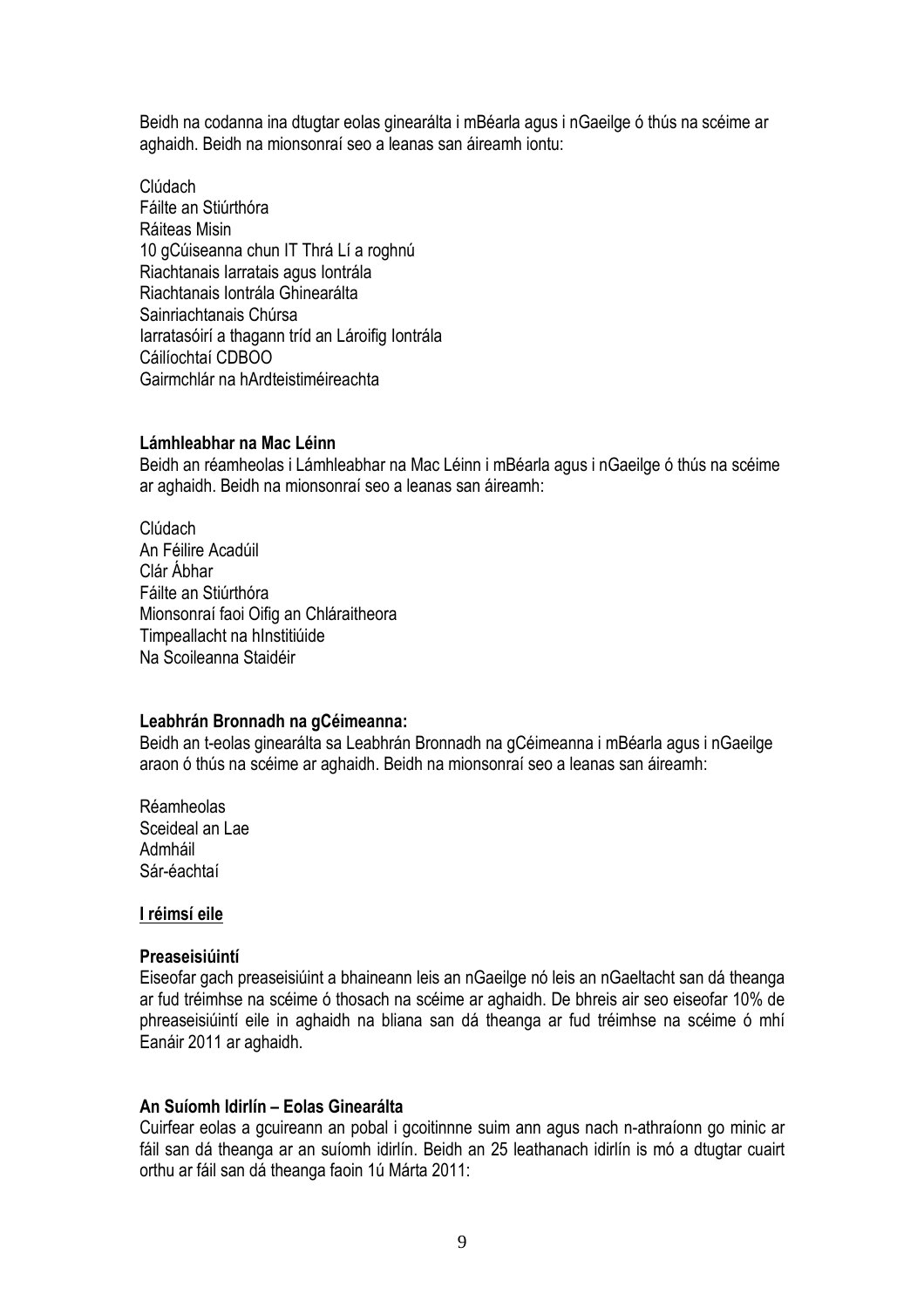http://www.ittralee.ie/en/ http://www.ittralee.ie/en/InformationFor/CurrentStudents/Email/ http://www.ittralee.ie/en/InformationFor/CurrentStudents/ http://www.ittralee.ie/en/InformationAbout/Courses/ http://www.ittralee.ie/en/InformationFor/Staff/ http://www.ittralee.ie/en/InformationFor/Staff/Email/ http://www.ittralee.ie/en/InformationFor/FutureStudents/ http://www.ittralee.ie/en/Search/ http://www.ittralee.ie/en/InformationFor/CurrentStudents/Library/ http://www.ittralee.ie/en/InformationAbout/InstituteandDepartments/ http://www.ittralee.ie/en/InformationFor/CurrentStudents/CareersOffice/JobVacancies/ http://www.ittralee.ie/en/InformationFor/International/ http://www.ittralee.ie/en/InformationFor/Staff/Contact/ http://www.ittralee.ie/en/InformationFor/Staff/JobOpportunities/ http://www.ittralee.ie/en/InformationFor/Graduates/ http://www.ittralee.ie/en/contact.html http://www.ittralee.ie/en/InformationAbout/NewsandEvents/ http://www.ittralee.ie/en/InformationFor/CurrentStudents/CareersOffice/ http://www.ittralee.ie/en/InformationAbout/Courses/Part-timeStudy/ http://www.ittralee.ie/en/InformationAbout/Courses/BusinessandSocialStudies/ http://www.ittralee.ie/en/InformationFor/FutureStudents/SchoolLeavers/ http://www.ittralee.ie/en/InformationFor/CurrentStudents/StudentLife/ http://www.ittralee.ie/en/InformationFor/Visitors/

Coinneofar na míreanna seo a leanas i mBéarla le linn tréimhse na scéime:

- Míreanna atá dírithe ar lucht léitheoireachta idirnáisiúnta
- Míreanna de chineál teicniúil speisialaithe
- Cláracha staidéir atá bunaithe san idirlíon (ach amháin cláracha Gaeilge. Cuirfear iad sin ar fáil trí Ghaeilge).
- Míreanna a bhaineann le cláracha atá ann cheana nó le cláracha nua (ach amháin iad siúd atá ar fáil trí Ghaeilge)
- Gearrthóga ó nuachtáin sa teanga ina bhfuilid foilsithe.
- Nasc Idirlín agus nascanna fráma
- Ábhar dinimiciúil a aisghabhtar as bunachair shonraí

### **Seirbhísí Idirghníomhacha ar líne**

Más rud é go bhfuil míreanna idirghníomhacha den suíomh idirlín ar fáil i mBéarla amháin agus go bhfuilid faoi rialú IT Thrá Lí, déanfaimid iad a uasghrádú más féidir é ó thaobh na teicneolaíochta de, a luaithe a ligfidh acmhainní an choláiste agus brú ó obair eile san IT dúinn é seo a dhéanamh. Tabharfar isteach seirbhísí idirghníomhacha nua ar bith mar sheirbhísí dátheangacha más féidir é ó thaobh na teicneolaíochta de.

### **Suíomh Idirlín na Leabharlainne**

Beidh na leathanaigh statacha seo a leanas de shuíomh na Leabharlainne ar fáil san dá theanga ó thús na scéime ar aghaidh. Beidh leathanaigh idirghníomhacha chun an chatalóg a chuardach, chun leabhar a athnuachaint nó a iarraidh agus chun tuairimí nó moltaí a chur isteach san áireamh leis seo.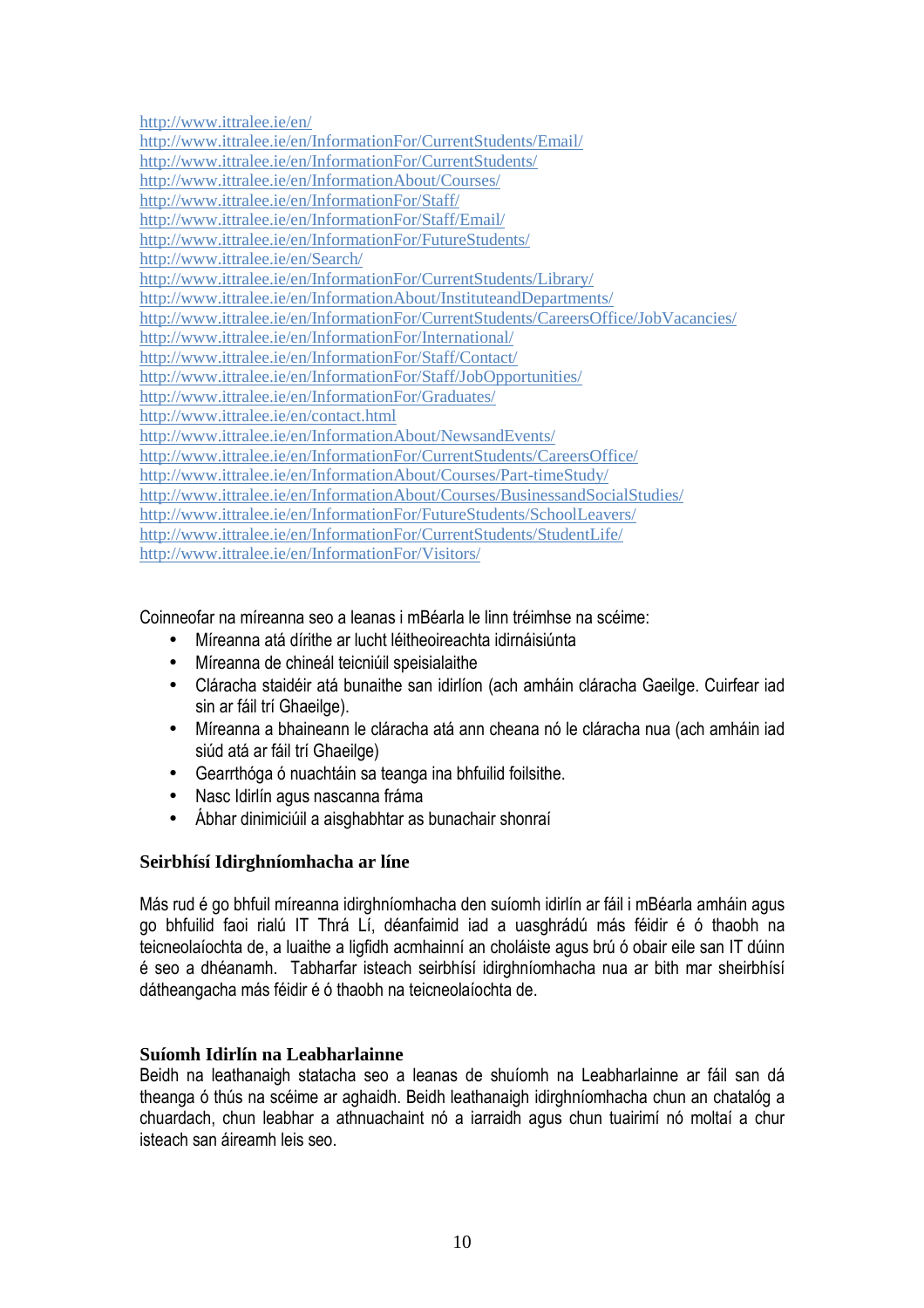http://www.opac.ittralee.ie/

http://www.opac.ittralee.ie/screens/LibraryInformation.html http://www.opac.ittralee.ie/screens/SubjectPortals.html http://www.opac.ittralee.ie/screens/resources\_index.html http://exampapers.students.ittralee.ie/ http://www.opac.ittralee.ie/patroninfo http://www.opac.ittralee.ie/screens/opacmenu.html http://www.opac.ittralee.ie/screens/ill.html http://www.opac.ittralee.ie/suggest

### **Suíomh Idirlín agus Catalóg na Leabharlainne (OPAC)**

Úsáidtear Catalóg na Leabharlainne nó OPAC chun ábhar atá sa leabharlann a lorg ar líne. Cuirfear roghanna roghchlár cuardaigh na Catalóige ar fáil i nGaeilge. Tá nascanna ar Shuíomh Idirlíon na Leabharlainne chuig bunachair shonraí síntiúis, chuig eolas breise agus chuig acmhainní tacaíochta.

Athrófar eolas atá ar an Suíomh Idirlín agus ar Leathanach Cuardaigh na Leabharlainne cheana féin sa tslí go gcuirfear eolas san áireamh san dá theanga. Is de réir an sceidil seo a leanas a dhéanfar é seo:

Cuardach Catalóige (OPAC): ó thús na scéime ar aghaidh Suíomh Idirlín na Leabharlainne: ó thús na scéime ar aghaidh

### **Séanadh R-phoist**

Tá an séanadh a ghabhann le comhfhreagras r-phoist ar fáil san dá theanga cheana féin.

### **Óráidí nó Ráitis**

Ó thosach na scéime ar aghaidh cuirfear óráidí nó ráitis ar fáil sa teanga nó sna teangacha ina dtugtar iad.

Beidh an Ghaeilge feiceálach de réir mar is cuí in ITT le linn ócáidí tábhachtacha cosúil le searmanais bhronnta. Déanfar é seo trí cuid de na príomhaithisc a thabhairt i nGaeilge agus i mBéarla, mar shampla aitheasc an Stiúrthóra nó aitheasc ó Chathaoirleach an Bhord Stiúrtha.

### Deasc Fáiltithe/Seirbhísí Lasic-chlár

Oibritheoir na Deisce Fáiltithe/an Laisc-chláir: Ó thosach na scéime ar aghaidh beidh an Institiúid ag baint úsáide as laisc-chlár a fhreastalaíonn go huathoibríoch ar ghlaonna agus a thugann liosta de na roghanna as Gaeilge. Cinnteoidh an Institiúid go ndéarfaidh oibritheoir an laisc-chláir ainm na hInstitiúide as Gaeilge, go bhfuil na beannaithe bunúsacha ar eolas aige nó aici as Gaeilge agus go gcuirfidh sé/sí glaonna ar aghaidh chuig ball ainmnithe den bhfoireann a bhfuil ar a c(h)umas plé leis an bhfiosrú trí Ghaeilge.

### **Foilseacháin eile de chuid na hInstitiúide**

Gabhann an Institiúid uirthi foirmeacha dearbhú leasa do bhaill an Bhoird Stiúrtha agus don mBainisteoir a chur ar fáil i mBéarla agus i nGaeilge araon faoi dheireadh na scéime. De réir forálacha ailt 10 d'Acht na dTeangacha Oifigiúla, 2003 cuirfear an Plean Straitéiseach, an Tuarascáil Bhliantúil s.r.l. ar fáil i mBéarla agus i nGaeilge araon, chomh maith.

### **Beartas maidir le Cruinnithe Poiblí**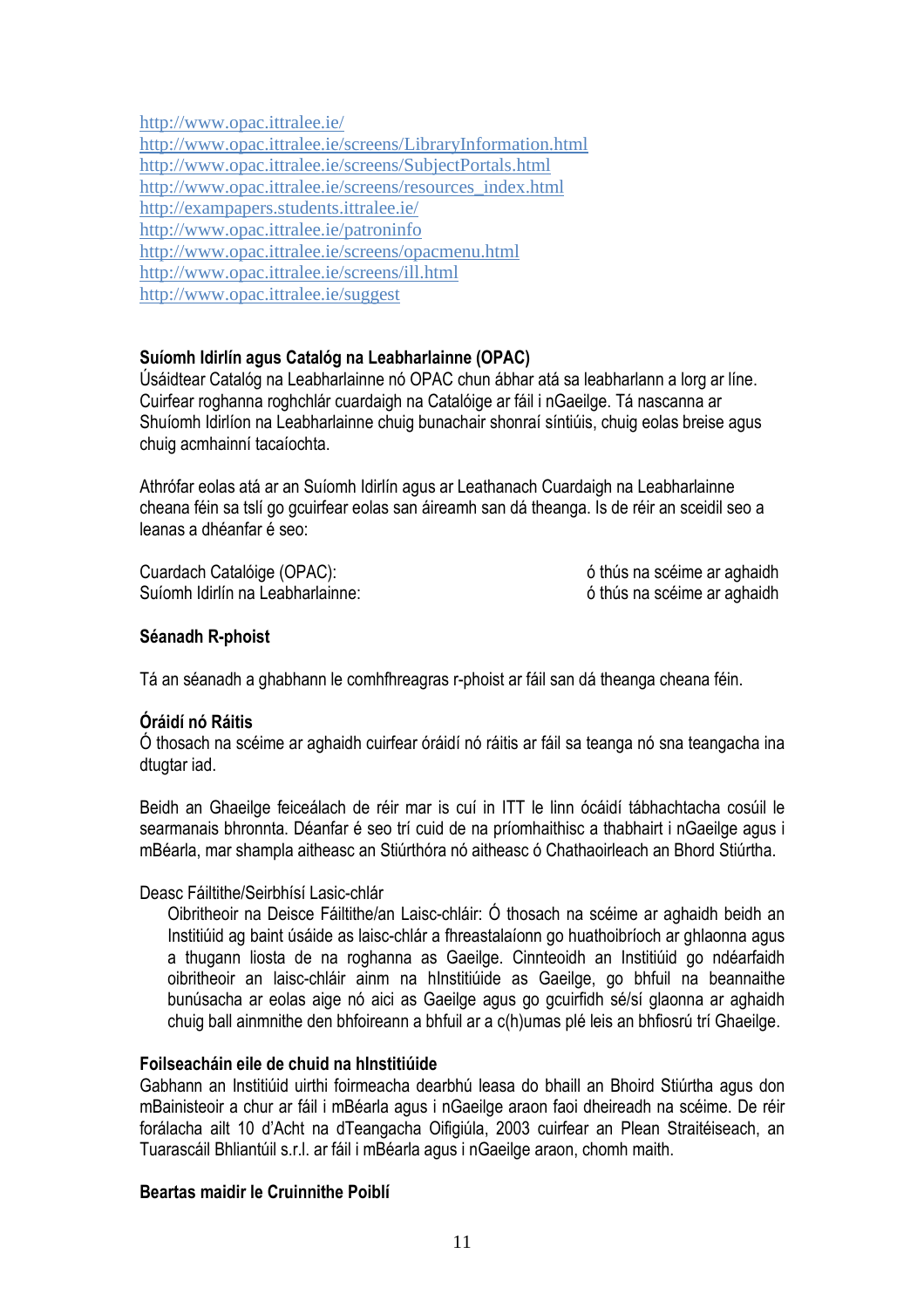Ní reáchtálann an Institiúid aon chruinnithe poiblí sa nGaeltacht faoi láthair. Cuireann sí a cuid cruinnithe poiblí go léir ar siúl trí Bhéarla.

### **Logainmneacha Gaeltachta**

Úsáidfidh an Institiúid Logainmneacha Oifigiúla na gCeantar Gaeltachta chun chun críocha oifigiúla.

### **Caibidil 3**

### **Achoimre ar Sheirbhísí / Ghníomhaíochtaí atá á Soláthar ag na Ranna**

### **3.1 Réamheolas**

Sa chaibidil seo mínítear an scéal i ndáil le soláthar seirbhíse/idirghníomhú seachtrach na Ranna laistigh den Institiúid agus leis an bpobal i gcoitinne. Tugtar liosta de na réimsí tosaíochta a ndéanfar beart ina leith faoin scéim seo.

### **3.1.1 Tosaíocht i gcomhair na Scéime seo**

Is iad na tosaíochtaí atá againn sa scéim seo ná:

- Cumas na hInstitiúide a chur chun cinn seirbhísí a chur ar fáil dár gcustaiméirí trí Ghaeilge agus trí Bhéarla.
- Déileálfar trí Ghaeilge le fiosruithe ginearálta laistigh den rannóg Iontrála agus de rannóg na Scrúduithe in Oifig an Chláraitheora ó thosach na scéime ar aghaidh. Cuirfear oiliúint ar an bhfoireann de réir mar a bhíonn gá léi.
- Tuiscint na foirne ar an scéim a chur chun cinn trí ionduchtú agus trí chumarsáid rialta.
- Cumas Gaeilge agus léirthuiscint na foirne ar an nGaeilge a fheabhsú trí oiliúint agus fhorbairt.
- Seirbhísí do na mic léinn a fhorbairt trí dhoiciméadú dátheangach agus trí sheirbhís theoranta duine le duine i réimsí sainithe.
- Líon na gcúrsaí a mhéadú a bhféadann na céimithe a thagann astu a gcuid oibre a dhéanamh trí Ghaeilge go hinniúil (má tá éileamh ar cúrsaí dá leithéid)

### **3.1.2 Sainbheart agus Sainghníomhaíochtaí**

Le linn saolré na scéime seo déanfar obair ullmhúcháin d'fhonn tabhairt faoi seirbhís chustaiméara duine le duine den scoth a sholáthar go ginearálta sa dara scéim agus i scéimeanna dá éis, go háirithe ó Oifig an Chláraitheora.

- I dtábla A thíos sonraítear na foirmeacha, na billeoga agus doiciméadú eile a chuirfear ar fáil ó Oifig an Chláraitheora, ó Oifig an Uachtaráin, ó Oifig an Rúnaí agus an Rialtóir Airgeadais agus ón Leabharlann.
- Tabhairt isteach fhoirmiúil na Gaeilge ag aitheasc an Stiúrthóra don bhfoireann i mí Mheán Fómhair 2011.
- Soláthraithe oiliúna Gaeilge a fháil a chuireann ranganna oíche nó cúrsa in ardghraiméar ar fáil.
- Lucht acadúil/cainteoirí a aimsiú i gcomhair agallamh as Gaeilge leis an raidió/teilifís, m. sh. TG4, Raidió na Gaeltachta, Raidió Chiarraí.
- Oiliúint chumarsáide as Gaeilge a chur ar fáil do na cainteoirí seo.
- Deontaisí a chur ar fáil do bhaill foirne a ghlacann páirt i gcúrsaí de chuid Gaeleagrais sa nGaeltacht.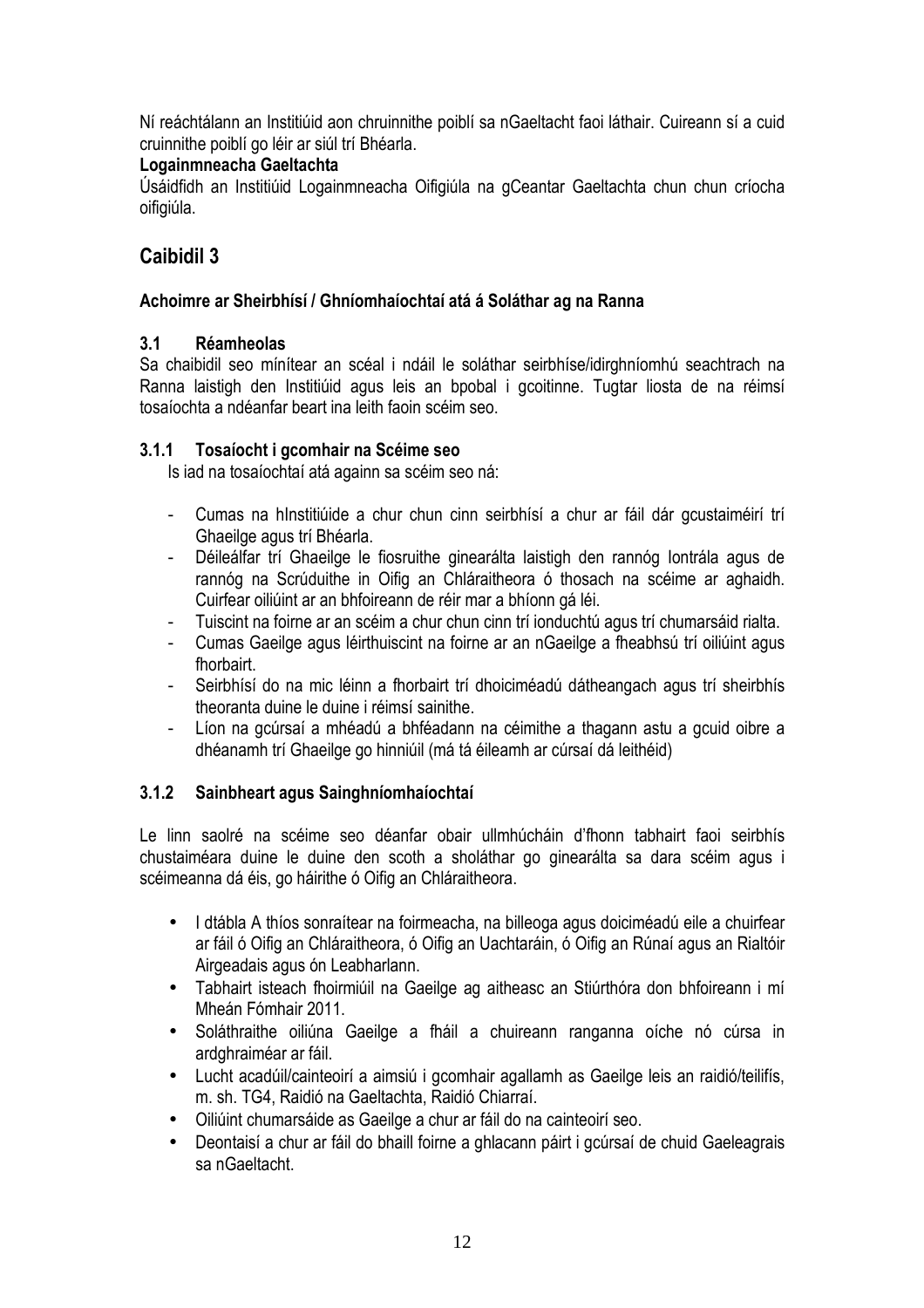- Foirmeacha clárúcháin na mac léinn a chur ar fáil san dá theanga nó an leagan Gaeilge leis féin.
- Foclóir Gaeilge/Béarla a chur ar fáil.
- Tairiscintí: ó thosach na scéime glacfaidh an Institiúid le tairiscintí as Gaeilge agus as Béarla.
- Ó thosach na scéime cuirfidh an Leabharlann téacsleabhair Ghaeilge agus ábhar foghlama ábhartha ar fáil.
- Ó thosach na scéime beidh liosta na bpraghsanna i mbialann na hInstitiúide as Gaeilge.

| Réimse                       | Teideal an doiciméid                                                                    | Dáta                     |
|------------------------------|-----------------------------------------------------------------------------------------|--------------------------|
| Cláraitheoir                 | Tríú Bliain Fhorlíontach Gnáthchéim: Billeoga Eolais                                    | tús na scéime            |
| Cláraitheoir                 | Tríú Bliain Fhorlíontach Gnáthchéim: Foirmeacha<br>larratais                            | tús na scéime            |
| Cláraitheoir                 | Ceathrú Bliain Fhorlíontach Céim Onórach: Billeoga<br>Eolais                            | tús na scéime            |
| Cláraitheoir                 | Fhorlíontach<br>Céim<br><b>Bliain</b><br>Onórach:<br>Ceathrú<br>Foirmeacha larratais    | tús na scéime            |
| Cláraitheoir                 | Gach cúrsa eile: Foirmeacha Iarratais/Aistrithe                                         | tús na scéime            |
| Cláraitheoir                 | Gach cúrsa eile: Billeoga Eolais                                                        | tús na scéime            |
| Cláraitheoir                 | Cláracha larchéime múinte:<br>Billeoga eolais/bróisiúir                                 | tús na scéime            |
| Cláraitheoir                 | Cláracha larchéime múinte:<br>Foirmeacha Iarratais/Clárúcháin                           | tús na scéime            |
| Cláraitheoir                 | Réamheolaire (Codanna ina dtugtar eolas ginearálta)                                     | tús na scéime            |
| Cláraitheoir                 | Lámhleabhar na Mac Léinn (Cuid an Réamheolais)                                          | tús na scéime            |
| Cláraitheoir                 | An Leabhrán Bronnta Céime (Cuid ina dtugtar eolas<br>ginearálta)                        | tús na scéime            |
| <b>Uachtarán</b>             | An Plean Straitéiseach                                                                  | Deireadh<br>Fómhair 2013 |
| Rúnaí/Rialtóir<br>Airgeadais | An Tuarascáil Bhliantúil                                                                | tús na scéime            |
| Rúnaí/Rialtóir               | Foirmeacha Dearbhú Leasa do bhaill an Bhoird                                            | Deireadh                 |
| Airgeadais                   | Stiúrtha agus don mBainisteoir                                                          | Fómhair 2013             |
| Leabharlannaí                | Treoirleabhar Ginearálta na Leabharlainne                                               | tús na scéime            |
| Leabharlannaí                | Cuardach na Catalóige                                                                   | tús na scéime            |
| Leabharlannaí                | Leabhair a athnuachaint ar líne                                                         | tús na scéime            |
| Leabharlannaí                | Logáil isteach chuig 'My Library' a chruthú agus a<br>athrú (Focal Faire Leabharlainne) | tús na scéime            |

**Tábla A Gealltanas go dtabharfar isteach doiciméadú scríofa i nGaeilge**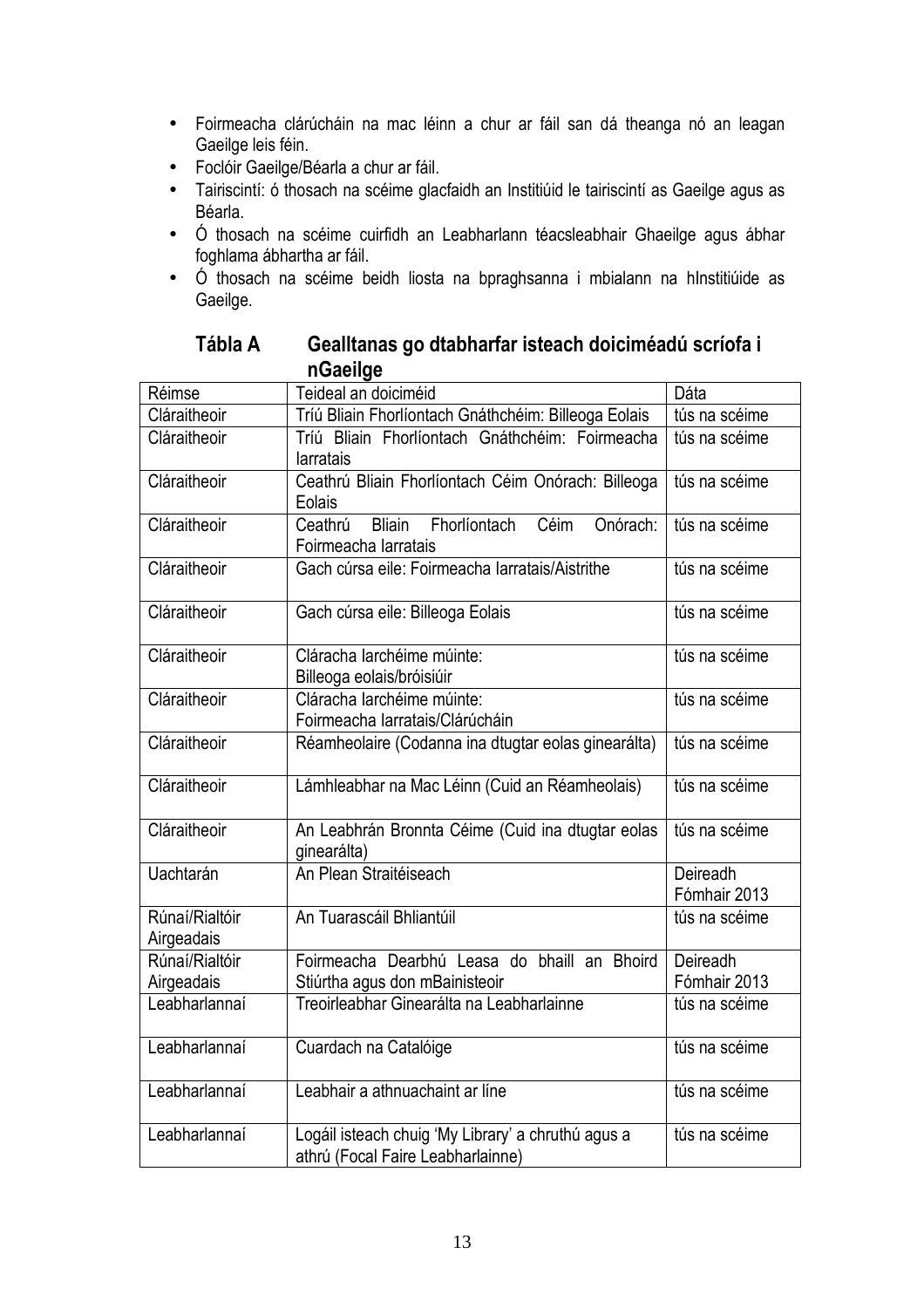### **3.1.3 Tacaíochtaí eile**

Cuireadh Cumann Gaelach ar bun chun imeachtaí éagsúla a eagrú lena gcuirtear an Ghaeilge ar aghaidh. Tá tionchar an-dearfach aige seo ar chur chun cinn na Gaeilge san Institiúid. Geibheann an Cumann maoiniú bliantúil ón Institiúid agus cuireann sé tuarascáil bhliantúil isteach mar chuid dá ghníomhaíochtaí. Eagraíonn an grúpa seo imeachtaí ar fud na bliana agus i gcaitheamh Seachtain na Gaeilge leis. Is féidir le baill foirne agus le mic léinn a bheith ina mbaill den gclub seo. Is iad na himeachtaí a chuireann siad ar siúl ná:

- Teanga a fhéadfair a úsáid le do leanaí.
- Oíche shóisialta, m. sh. léamh filíochta, amhránaíocht, rince, oíche Caife Ghaelaigh, blaiseadh bradáin.
- Gearr-léachtaí, m. sh. ar logainmeacha nó ar ábhair suime.
- Turasanna bus Seandálaíochta/Staire as Gaeilge.
- Tráth na gCeist Boird as Gaeilge.
- Sacar cúigear an taobh as Gaeilge.
- Toraíocht Taisce as Gaeilge.
- Siúlóid as Gaeilge.
- Maidin/tráthnóna caife.
- Bainistiú Struis as Gaeilge.

Cuireann an Cumann Gaelach an Ghaeilge chun cinn mar seo:

- Oibrithe deonacha a lorg ar fud na hInstitiúide chun seirbhísí a sholáthar agus chun cabhrú linn an scéim a chur i ngníomh agus acmhainní a chur ar fáil dá leithéidí de bhaill foirne (m. sh. foclóirí Gaeilge, s.r.l.)
- Roghanna oiliúna a phlé le baill foirne a chuireann suim sa Ghaeilge agus cláracha forbraíochta a mholadh a chuireann an Ghaeilge chun cinn in ITT.
- An Ghaeilge chumarsáideach a chur chun cinn san Institiúid.
- Tinreamh agus oiliúint na foirne a chur ar aghaidh in éineacht leis an Institiúid ar imeachtaí ina gcuirtear béim ar scileanna labhartha agus éisteachta cé go dtugtar aird ar an nGaeilge scríofa, leis.
- Feasacht teanga a chur san áireamh mar chuid den ionduchtúchán bliantúil do bhaill foirne nua.
- Creidiúnú a thabhairt de réir mar is cuí mar thoradh ar chúrsaí atá déanta ag baill foirne.
- Imeachtaí éagsúla a eagrú chun aitheantas a thabhairt dár gcultúr agus chun é a cheiliúradh.
- Éascaíocht a dhéanamh don bhfoireann agus do mhic léinn a n-ainmneacha Gaeilge a úsáid.

Tá ranganna Gaeilge á reáchtáil ag Oidreacht Chorca Dhuibhne san Institiúid gach seachtain le linn na Bliana Acadúla chun IT Thrá Lí a ullmhú i gcomhair an chéad chéim den scéim agus chun cur le scileanna na foirne i réimsí eile mar ullmhú i gcomhair an chéad chéad chéim eile den scéim.

### **3.2 Oifig an Chláraitheora**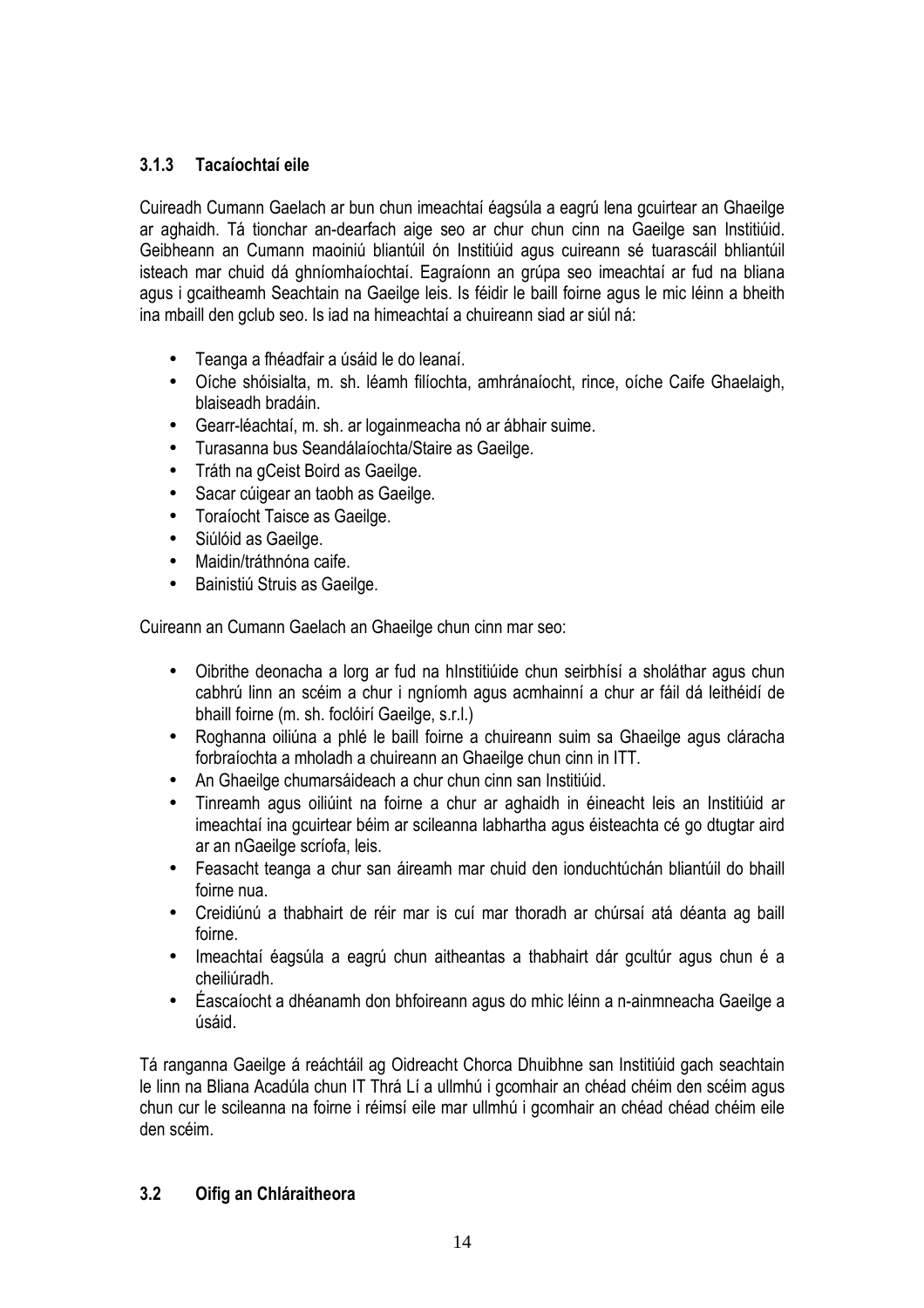### **3.2.1 Seirbhísí Acadúla (Oifig an Chláraitheora)**

Tá Oifig an Chláraitheora freagrach as mic léinn a earcú, as iontráil, clárú agus as measúnú a dhéanamh ar mhic léinn. Is í an oifig seo an chéad phointe teagmhála atá ag custaiméirí nua agus ag custaiméirí ionchasacha. Cuireann an Oifig cúrsaí ar aghaidh, eagraíonn sí cuairteanna agus cuireann sí amach an Réamheolaire agus Lámhleabhar na Mac Léinn.

### **3.2.2 An Leabharlann**

### **Treoirleabhar na Leabharlainne**

Beidh Treoirleabhar na Leabharlainne dátheangach ó thús na scéime ar aghaidh. Cuireann an leabharlann réimse billeoga eolais amach lasmuigh de Threoirleabhar Ginearálta na Leabharlainne. Tá gealltanais maidir leis na billeoga eolais seo san áireamh i dtábla A thuas.

### **3.3 An Oifig Forbraíochta**

### **3.3.1 Roinn na Seirbhísí Seachtracha**

Is é a dheineann Roinn na Seirbhísí Seachtracha ná tacú le hoiliúint agus le comhairleacht, le haistriú teicneolaíochta agus le forbairt pobail. Bíonn an Roinn seo i dteagmháil le gníomhaireachtaí forbartha, le heagraíochtaí trádála agus gairmiúla agus le grúpaí ionadacha dá short.

Dá mba rud é go raibh éileamh ar sheirbhís chomhairleachta trí Ghaeilge sannfar an cúram seo do bhaill foirne a bhfuil Gaeilge acu.

### **3.3.2 Taighde**

Scaipeann an Oifig Forbraíochta eolas maidir le cláracha taighde. Tacaíonn sí le tograí taighde, le hearcú taighdeoirí agus lasmuigh de sin deineann sí monatóireacht agus bainistiú ar thionscnamh cláracha, ar a ndul chun cinn agus ar a gcur i gcrích. Tacaíonn sí le feabhas a chur ar chumas taighde na hInstitiúide. Dá mba rud é go raibh an Ghaeilge ina riachtanas inmhianaithe i dtionscadal taighde luafar í mar riachtanas laistigh de chreatlach na nósanna imeachta earcaíochta náisiúnta comhaontaithe nuair a bheifear ag earcú taighdeoirí i gcomhair tionscadal dá leithéid.

### **3.3.3 Oideachas Aosach agus Oideachas Leantach**

Is é a dheineann an roinn seo ná cúrsaí a fhógairt agus oícheanta eolais do mhic léinn ionchasacha agus do chuideachtaí a eagrú. Chomh maith leis sin táirgeann sí Réamheolaire an Oideachais Aosaigh agus Leantaigh.

### **3.3.4 Oifig na nEastát**

Táirgeann Oifig na nEastát doiciméadú tairisceana i gcomhair conarthaí tógála agus cothabhála agus tá sí freagrach as comharthaí leis.

### **3.3.5 Seirbhísí Acadúla (An Oifig Forbraíochta)**

Beidh cuairteanna scoile chun na Gaeltachta agus chuig Gaelscoileanna i gceantair lasmuigh den nGaeltacht ar fáil trí Ghaeilge agus cuirfear chun cinn go gníomhach iad.

### **3.4 Na Scoileanna Staidéir**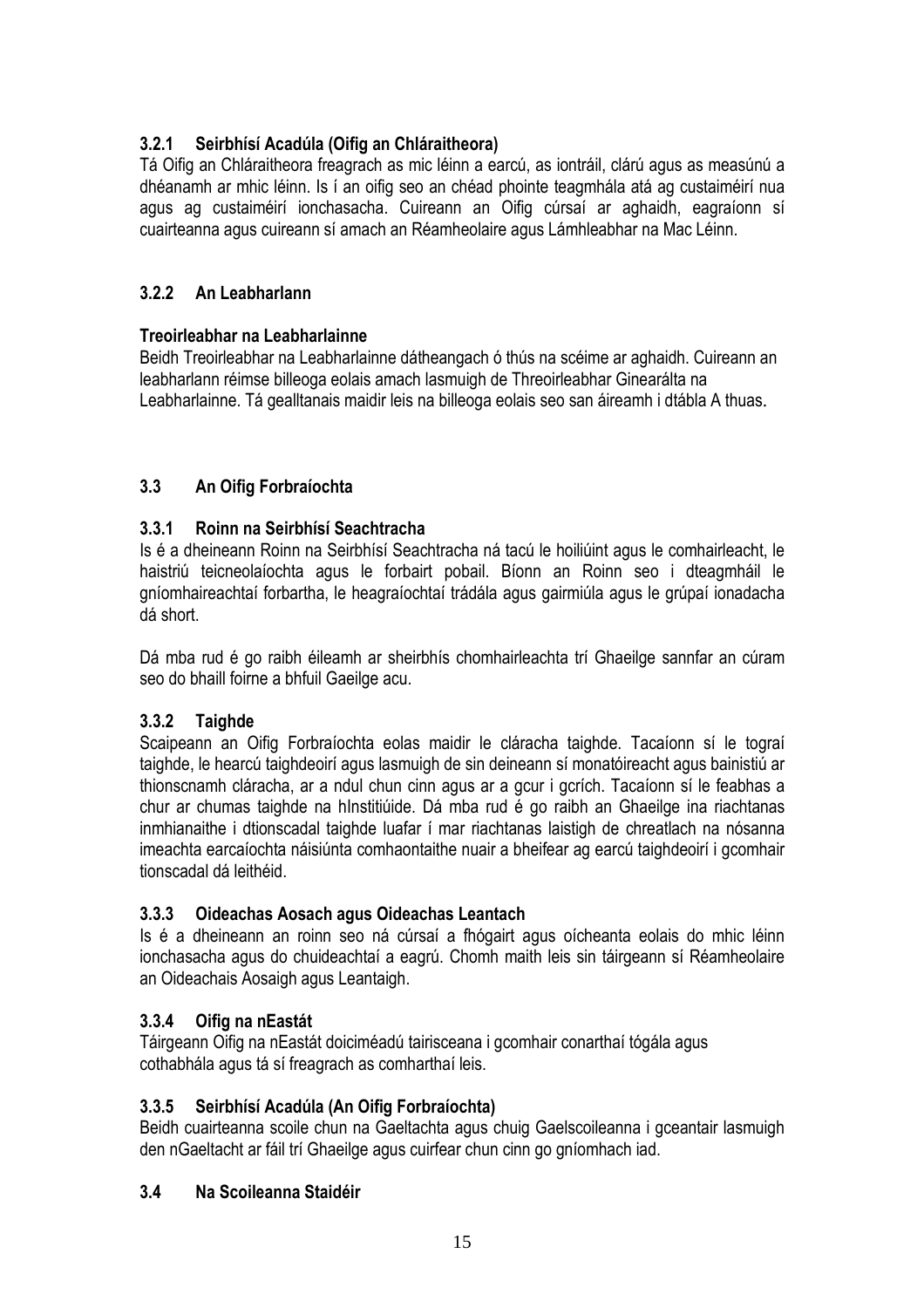Tá trí Scoileanna Staidéir i mbun príomhghníomhaíochta na hInstitiúide. Laistigh de struchtúr roinne cuirtear cúrsaí ar fáil i réimse leathan disciplíní faoi na teidil chineálacha leithne seo: Gnó, Eolaíocht agus Innealtóireacht.

I láthair na huaire soláthraítear na cláracha staidéir go léir trí Bhéarla. Tairgtear an Ghaeilge mar ábhar roghnach má tá dóthain éilimh air. I láthair na huaire níl aon fhianaise againn go bhfuil éileamh ar chúrsaí breise trí Ghaeilge a chosnódh an infheistiú a bheadh ag teastáil chun cúrsaí dá shórt a chur ar siúl. Déanfar athbhreithniú bliantúil ar an scéal seo, áfach, agus tabharfar cúrsaí breise isteach de réir éilimh agus faoi réir ag maoiniú a bheith ar fáil chun cúrsaí a chur ar siúl.

### **3.5 Oifig an Rúnaí/Rialtóir Airgeadais**

### **3.5.1 Airgeadas**

Tá an Oifig Airgeadais freagrach as cúrsaí soláthair agus íocaíochta. Dá bhrí sin is í an Oifig seo a fhógraíonn conarthaí, a dheineann na doiciméidí tairisceana, a íocann sonraisc agus tuarastail agus a ullmhaíonn na cuntaisí bliantúla. Glacann an Institiúid le tairiscintí i mBéarla agus i nGaeilge faoi láthair.

### **3.5.2 Acmhainní Daonna**

Tá an roinn seo freagrach as folúntais foirne a fhógairt, as foirmeacha iarratais a dhéanamh, as jpostanna a shainiú agus as agallaimh a shocrú. Chomh maith leis sin tacaíonn Roinn na nAcmhainní Daonna le sprioc na hInstitiúide go gcinntítear go mbíonn dóthain deiseanna ag na baill foirne na scileanna, an t-eolas agus an inniúlacht siúd a fháil a chuireann ar a gcumas a gcuid dualgaisí a chomhlíonadh go héifeachtúil agus a lánacmhainneacht a bhaint amach. Cuirfidh Roinn na nAcmhainní Daonna deiseanna ar fáil do na baill foirne a gcumas a chur chun cinn agus seirbhís a chur ar fáil trí Ghaeilge:

- Trí oiliúint sa Ghaeilge a chur chun cinn go gníomhach
- Trí baill foirne a bhfuil a leithéid de chumas acu a chur sna háiteanna cuí; déanfar é seo ar fud na hInstitiúide de réir éilimh.
- Trí earcaíocht a dhéanamh trí Ghaeilge má bhíonn gá ar leith leis, is é sin, modúil mhúinte a sheachadadh trí mheán na Gaeilge.

Cuirfear gach ball foirne nua agus gach ball foirne reatha ar an eolas faoi na deiseanna forbartha atá ar fáil chun a gcuid Ghaeilge a fheabhsú.

Cuirtear na deiseanna seo a leanas ar fáil cheana féin don bhfoireann:

- Ranganna Gaeilge seachtainiúla ar an láthair le linn na Bliana Acadúla.
- Cúrsaí de chuid Gaelagrais.
- Ranngana Gaeilge istoíche.
- Sainoiliúint Ghaeilge ar an láthair d'fhoireann Oifig an Chláraitheora mar aon le hoiliúint bhreise lasmuigh den Insitiúid i gCorca Dhuibhne.
- Ábhar Gaeilge ar fáil sa Leabharlann.
- Beidh baill foirne ábhartha atá ag obair i réimsí eile ag freastal ar chúrsaí Gaeilge i gCorca Dhuibhne chun a chur ar a gcumas plé le ceisteanna ó chustaiméirí inmheánacha agus seachtracha araon.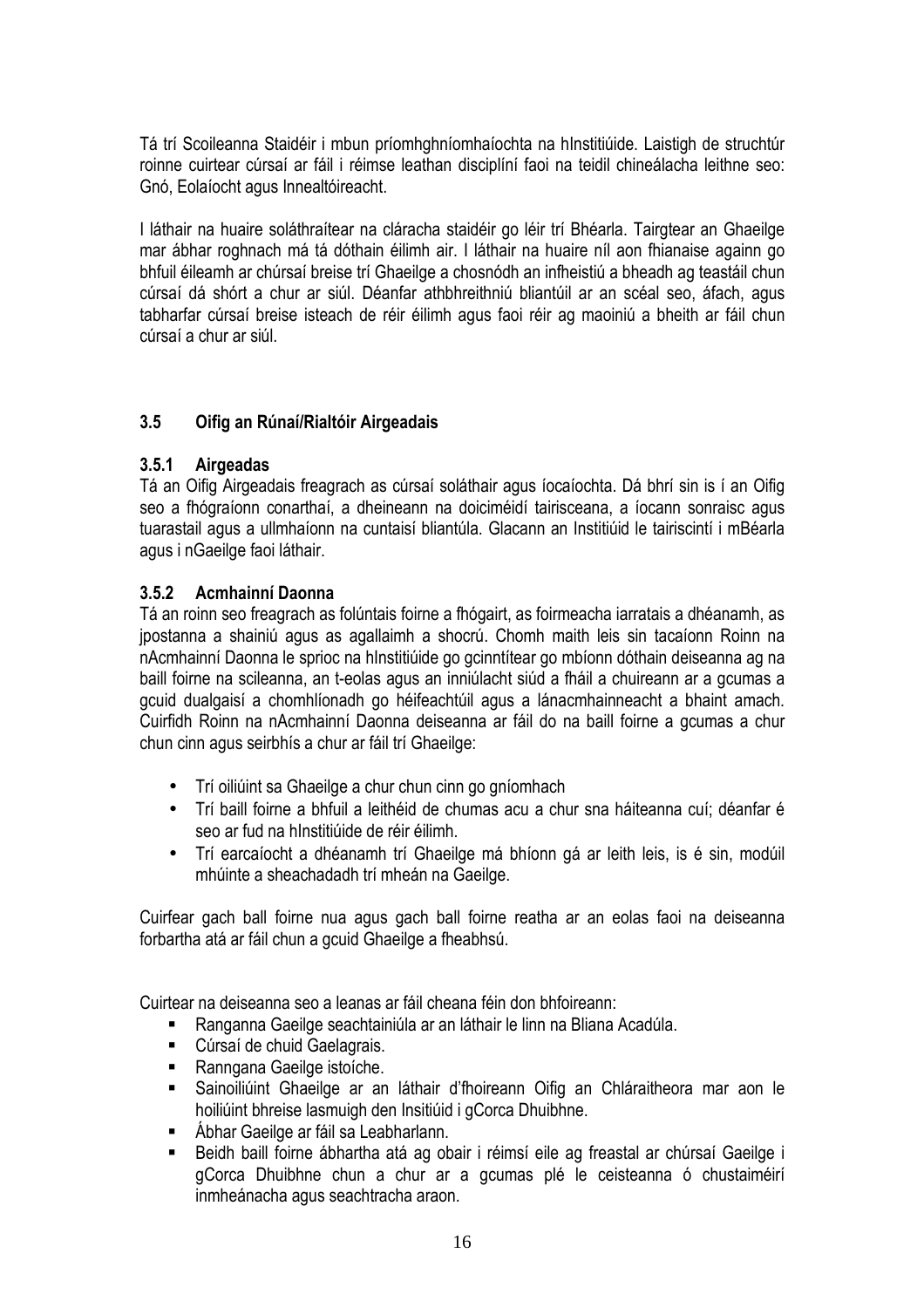### **3.5.3 TF**

Soláthraíonn Roinn na Seirbhísí Ríomhaireachta seirbhísí TF agus cumarsáide don Institiúid.

Ós rud é gurb iad cuideachtaí tríú páirtí is mó a sholáthraíonn formhór na bhfeidhmchláracha agus na gcóras braitheann Roinn na Seirbhísí Ríomhaireachta ar na cuideachtaí seo maidir le leagan Gaeilge dá mbogearraí/dá gcórais a sholáthar.

Nuair a bheidh córais nua á gceannach ag an Institiúid nó nuair a bheidh córais reatha á uasghrádú aici áfach, déanfar deimhin de gur féidir leis na córais sin an Ghaeilge a láimhseáil. Dá réir sin aithneoidh an Institiúid an gá le tacaíocht don nGaeilge a sholáthar i sonraíocht na gcóras.

Le linn na scéime reatha tabharfar an dá theanga isteach i gcórais ríomhaire nua ar bith ag an am céanna más rud é go bhfuil siad faoi rialú IT Thrá Lí. Le linn na tréimhse céanna cuimseofar rogha Gaeilge in uasghrádú ar bith a dhéanfar ar chórais ríomhaire nach bhfuil ar fáil ach i mBéarla amháin i láthair na huaire.

### **Caibidil 4**

### **Monatóireacht agus Athmheas**

Déanfaidh an Grúpa Bainístíochta Sinsearach athmheas ar oibriú éifeachtúil na scéime go rialta. Taifeadfar dul chun cinn sa Tuarascáil Bhliantúil. Is é an Cláraitheoir go príomha a dhéanfaidh an ghnáthmhonatóireacht laethúil agus is é an Cláraitheoir leis atá freagrach as an scéim a chur i ngníomh in Oifig an Chláraitheora.

Sonraíonn an scéim na spriocanna atá ITT ag iarraidh a bhaint amach sa chéad tréimhse tríbliana agus léiríonn sí na réimsí tosaíochta. Is í Foireann Bainistíochta Shinsearach na hInstitiúide atá freagrach as monatóireacht agus athmheas a dhéanamh.

Leagadh amach na cuspóirí seo a leanas chun monatóireacht a dhéanamh ar dhul chun cinn:

- Monatóireacht ar chruthú in aghaidh clár ama na scéime
- Monatóireacht ar mhinicíocht agus ar nádúr na ngearán
- Monatóireacht ar chur i ngníomh bearta maidir le soláthar foirne agus oiliúint atá leagtha amach sa scéim
- Suirbhéanna tréimhsiúla a dhéanamh ar thuairimí chun meon na gcustaiméirí a thástáil
- Moltaí i gcomhair feabhsuithe a bhreacadh síos
- Tuairisc a thabhairt sa Tuarascáil Bhliantúil más féidir athmheas a dhéanamh ar chruthú in aghaidh gealltanas
- Athmheas inmheánach chun gach comhfhreagras a fuair an Institiúid agus tuairimí foireann na líne tosaigh agus na maoirseoirí a chur san áireamh.
- Monatóireacht ar an léibhéal éilimh ar sheirbhisí trí Ghaeilge chun na réimsí siúd a aimsiú ar chóir na hacmhainní a dhíriú orthu san am atá amach romhainn.

### **Athmheas**

Déanfar athmheas ar an scéim go tráthrialta. B'fhéidir go bhfaighfear a dtuairimí ó chustaiméirí seachtracha agus inmheánacha chun a fháil amach cad í an fhreagairt don gcéad scéim.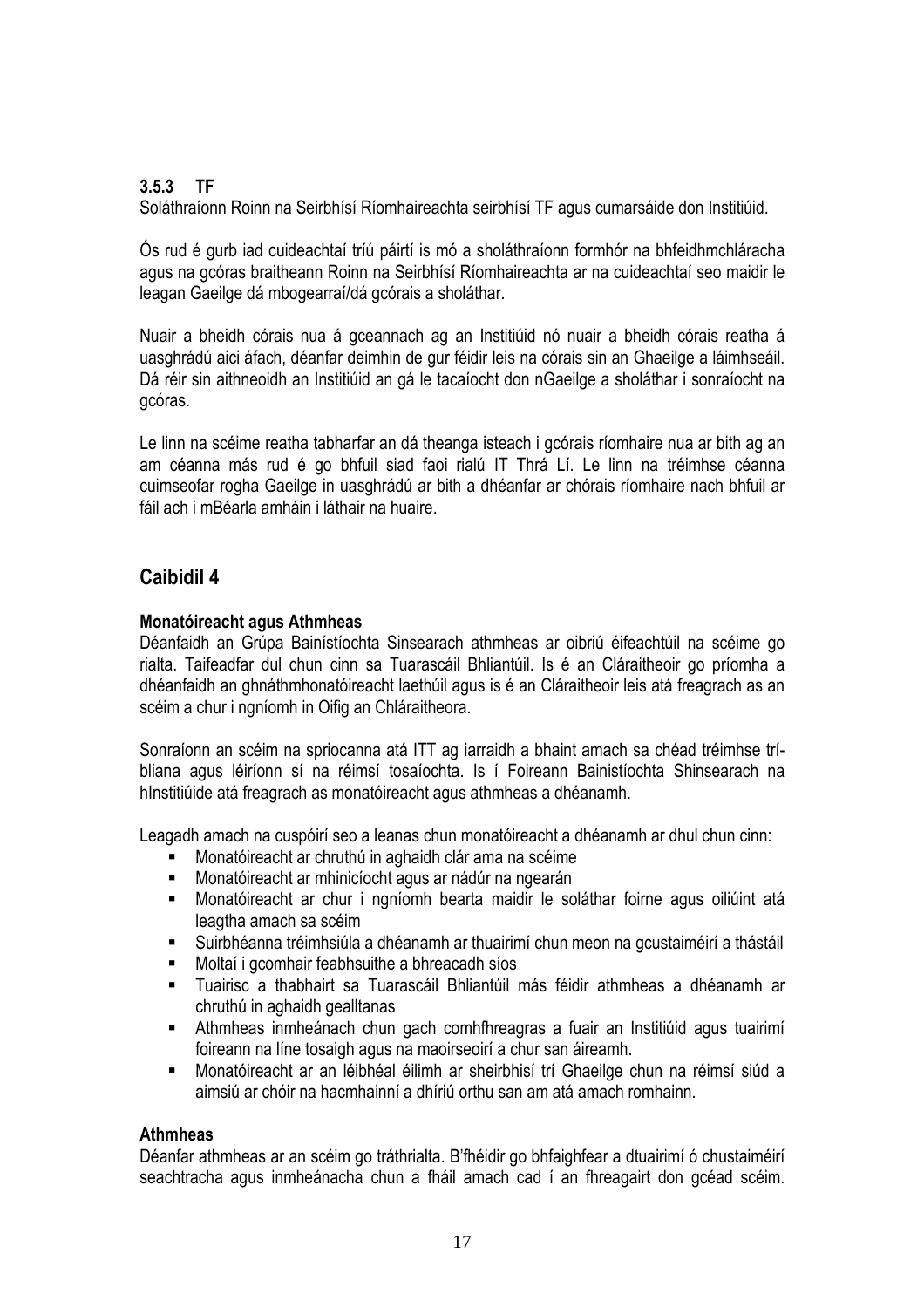Úsáidfear eolas a fuarthas ón bpróiseas athmheasa ar mhaithe leis an dara scéim agus i gcomhair scéimeanna a thiocfaidh ina dhiaidh sin.

Tá an Institiúid buíoch de gach aoinne a bhfuil baint aige nó aici le forbairt dréachtscéim na hInstitiúide Teicneolaíochta, Trá Lí as a gcuid ama agus a gcuid oibre.

Tugtar faoi ndeara nach bhfuil aon fhaomhadh i gcomhair foirne breise faighte ag an Insititúid ón Údarás Ardoideachais faoina fhreagra um Cláracha agus Buiséad.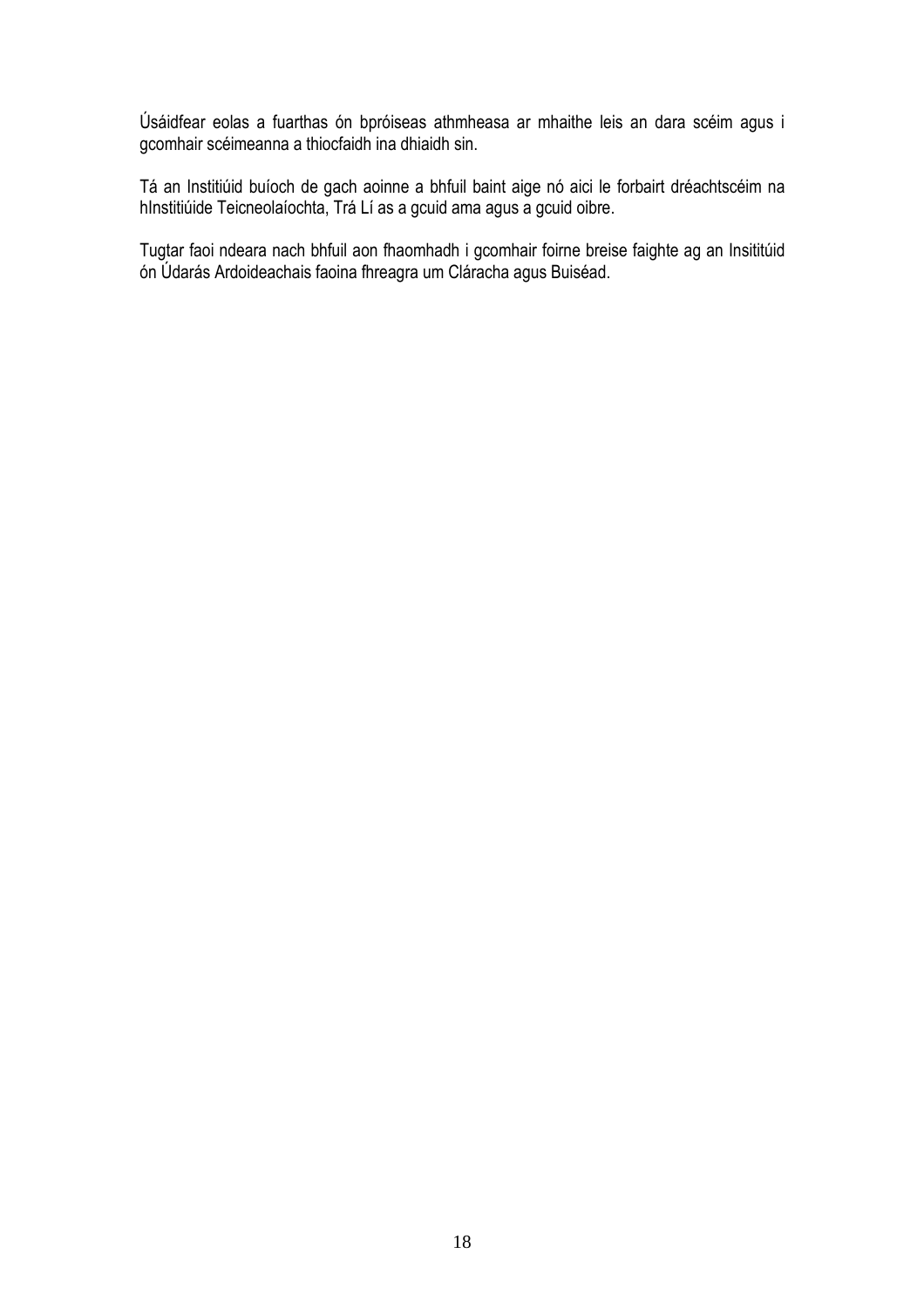## **Caibidil 5**

### **Poibliú na Scéime Comhaontaithe**

Poibleofar ábhar na scéime seo mar aon leis na gealltainais agus na forálacha chuig an bpobal i gcoitinne mar seo a leanas:-

- Preaseisiúint;
- Seoladh oifigiúil na scéime;
- Scaipfear ar na gníomhaireachtaí agus ar na comhlachtaí poiblí cuí é;
- Suíomh idirlín.

Cuirfear cóip den scéim chuig Oifig Choimisinéir na dTeangacha Oifigiúla.

Is é an leagan Gaeilge / Béarla bunleagan na scéime seo.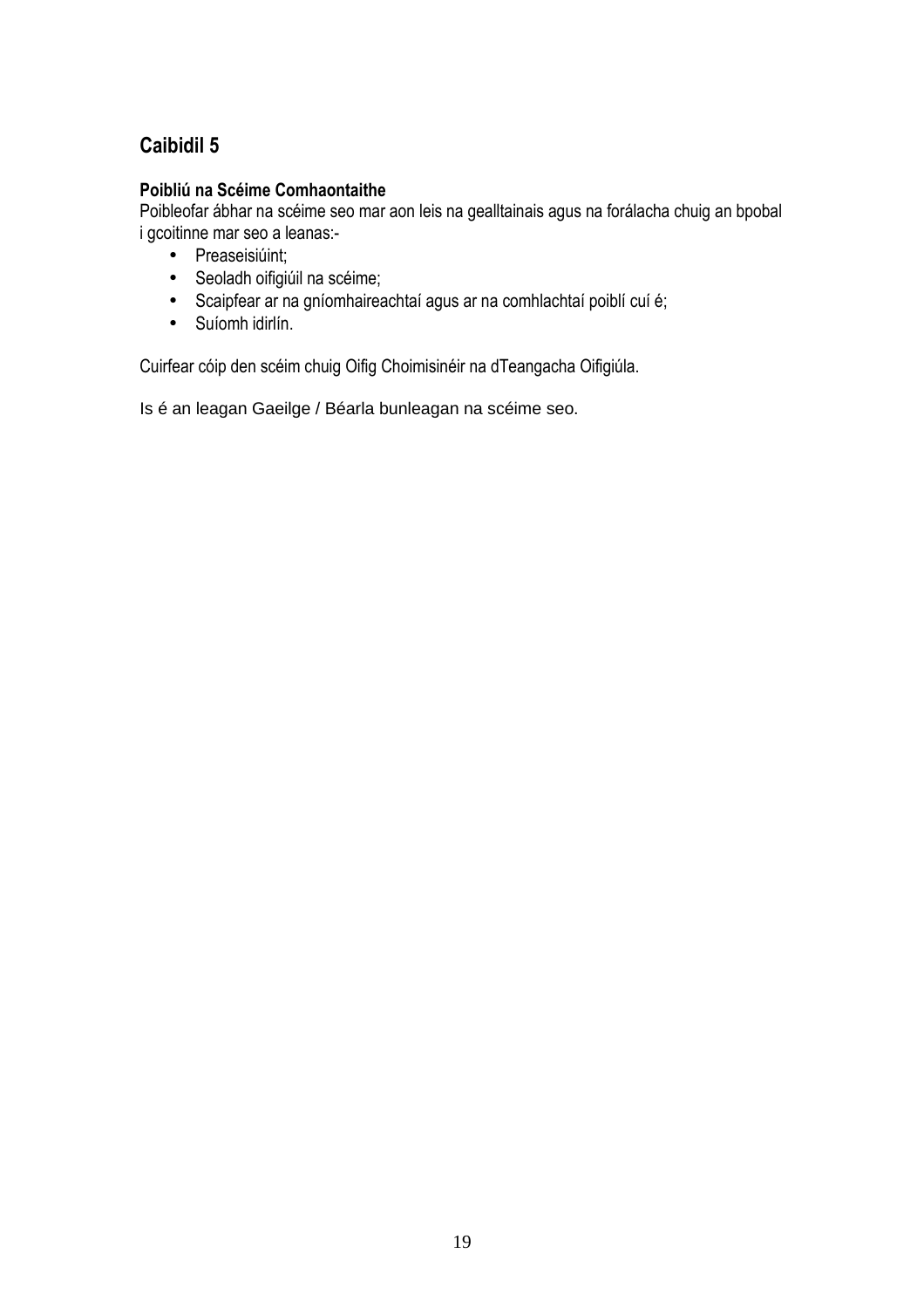### **Aguisín 1**

| Seirbhís á soláthar                                            |   | I mBéarla       | InGaeilge |
|----------------------------------------------------------------|---|-----------------|-----------|
| chuig Mic Léinn agus chuig Daoine agus Comhlachtaí Seachtracha |   | agus i nGaeilge | amháin    |
|                                                                |   |                 |           |
| Cúrsaí lánaimseartha - réimse leathan ina n-áirítear Gnó       |   | N               |           |
| Léann Daonna, Innealtóireacht, Eolaíocht agus Ríomhaireacht    | N |                 |           |
| Ealaín & Dearadh, Altranas agus Cúram Sláinte                  | N |                 |           |
| Cúrsaí Páirtaimseartha                                         | N |                 |           |
| Oícheanta/Laethanta Eolais                                     | N |                 |           |
| Comhdhálacha a óstáil                                          | N |                 |           |
| Áirithintí Seomraí                                             | N |                 |           |
| Léachtaí oscailte                                              | N |                 |           |
| Laethanta oscailte                                             | N |                 |           |
| Cainteanna Scoile                                              |   | N               |           |
|                                                                |   |                 |           |
| Eolas chuig larratasóirí, is é sin, bróisiúir, billeoga eolais |   | $\mathsf{N}$    |           |
| Láithreoireachtaí Scoile                                       | N |                 |           |
| Eolas Socrúcháin                                               | N |                 |           |
| Taighde agus Comhairleacht                                     | N |                 |           |
| Cúrsaí for-rochtana                                            | N |                 |           |
| Scrúdúchán seachtrach                                          | N |                 |           |
| Rannpháirtíocht i gComórtaisí / Imeachtaí                      | N |                 |           |
| Gníomhaíochtaí um Forbairt Curaclaim                           | N |                 |           |
| Imeachtaí maidir le Bailíochtú Cúrsaí                          | N |                 |           |
| Ballraíocht Chumann Gairmiúil / Chomhairlí Gairmiúla           | N |                 |           |
| Idirchaidreamh le Comhlachtaí seachtracha                      | N |                 |           |
| Ballraíocht Ghrúpaí Oibre Saineolacha                          | N |                 |           |
| Ballraíocht Phainéal agallaimh (más ábhartha)                  |   | N               |           |
| Eolas don Tionscal                                             | N |                 |           |
| Doiciméidí Ceannaigh / Tairisceana                             | N |                 |           |
| Bialanna / Beár agus Lónadóireacht d'Ócáidí                    | N |                 |           |
| Fiontraíocht agus Tionscnamh agus Forbairt Gnó                 | N |                 |           |
| Idirchaidreamh leis an Tionscal                                | N |                 |           |
| Comhairliú um idirchaidreamh tionsclaíoch                      | N |                 |           |
| Seirbhísí do mhic léinn                                        | N |                 |           |
| Próiseas Tairisceana                                           | N |                 |           |
| Seirbhís Leabharlainne                                         | N |                 |           |
| Treoirleabhar na Leabharlainne                                 |   | N               |           |
| Leideanna sa chatalóg leabharlainne ar líne                    |   | N               |           |
| Gnóthaí inmheánacha                                            |   |                 |           |
| Boird Scoile agus Boird Chláir                                 | Ν |                 |           |
| Grúpaí Oibre                                                   | N |                 |           |
| Cláracha múinte                                                |   | N               |           |
| Cláracha taighde                                               | N |                 |           |
| Eolas do Mhic Léinn                                            |   | ${\sf N}$       |           |
| Eolas don bhFoireann                                           | N |                 |           |
| Socrúcháin Mac Léinn                                           | Ν |                 |           |
|                                                                |   |                 |           |
|                                                                |   |                 |           |

### **Sampla de na Seirbhísí atá á gcur ar fáil ag na Scoileanna agus ag Seirbhísí Lárnacha eile**